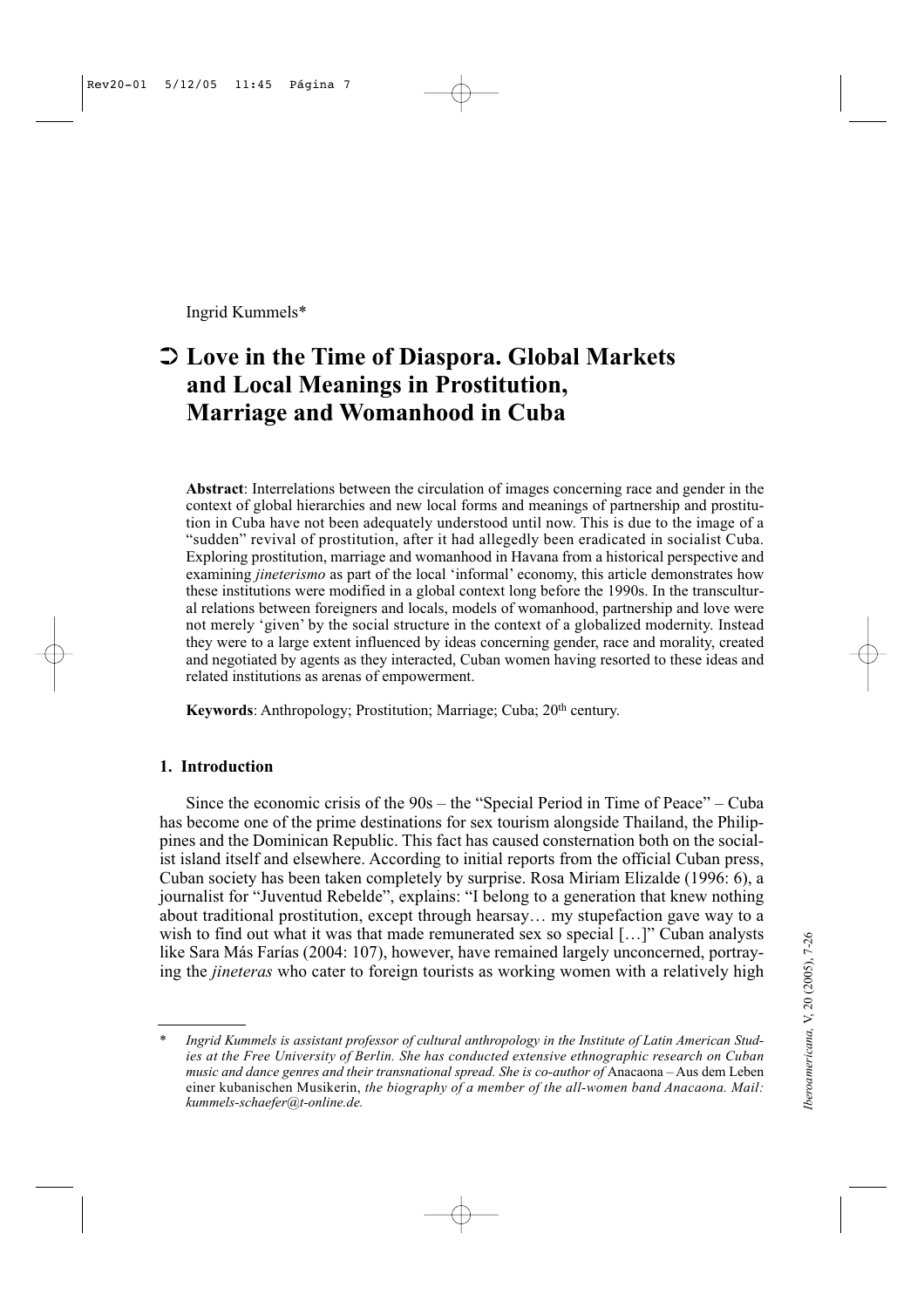level of education who help their families financially. They are tolerated – even accepted – by large parts of society. The dividing line between them and working women in general is blurred. This fluidity is further reflected by the fact that women who grant tourists sexual services in exchange for dollars are referred to as *jineteras* (which literally translates as 'jockeys'). The same term, *jinetero*, applies to hawkers and hustlers who specialize in peddling all sorts of goods to tourists in return for dollars, from cigars produced in government factories to illegal lodgings.

Scholars from foreign countries have likewise been stunned. *Jineterismo* differs from other local forms of prostitution in a puzzling way. Judith O'Connell Davidson (1996: 40) stresses the autonomy and individualism of the *jineteras*: "At present, the sale of sexual services does not take place within an established and organisational framework [...] there is no network of brothels, no organised system of bar prostitution." Charles Trumbull (2001: 359), who visited the island in 1999, corroborated this: "Most of the prostitutes [...] go into business of their own accord, driven by economic need." Three motives incite women to turn to prostitution: the economic necessity of earning a living under the difficult circumstances resulting from the economic crisis that followed the collapse of the Soviet bloc, their wish to finance or earn starting capital for studies or work in a chosen profession, and finally as a means of pursuing a better, tourist-like lifestyle. At the same time, the *jineteras* do not draw a firm line between business and emotion. As with "open-ended prostitution" in Thailand, "the relationship might commence as a neutral service (and) be extended into a more personalized liaison" … even leading to marriage (Cohen 1982, cited in Trumbull 2001: 361; cf. Más Farías 2004: 106).

The findings of Cuban and US scholars echo those of current research on prostitution and sex tourism in various parts of the world. In Cuba, as in Thailand and the Philippines, a weak internal economy with a low level of earnings and limited job opportunities co-exists with a booming tourist industry that attracts a high number of relatively affluent consumers. Men from the 'First World' create a demand for the sexual services of women from the 'Third World'. At the same time, contemporary sex workers should not be seen as being driven exclusively by poverty and macroeconomic forces. Modern approaches to understanding the current sex trade are based not only on an analysis of structural forces, but also on an analysis of the practices of women and men as sexual agents. They focus on their subjective views and their everyday lives as a crucial component in the dynamics of the social reality of prostitution. Current investigations therefore no longer depict prostitution in terms of social deviance, but instead describe it without moralizing as an economic activity and as one of several entrepreneurial options in the framework of the 'informal' economy (see, for example, Kenia White 1990 and Nigeria Platte 2004). Other recent studies focus on the conditioning of prostitution by constructs of gender, race, ethnicity and nationality (Kempadoo 1996). They argue that neocolonial, racist attitudes, which construct the 'Other' as sexually exotic, continue to shape demand and fuel current globalized sex commerce (O'Connell Davidson 2001: 11245; Connell 2000: 84).

It is conspicuous that, currently, the majority of female prostitutes in Cuba are black or mulatto. Sex tourists from Italy, Spain, Germany and Canada imagine their sexuality "to be 'untamed' and 'primitive' and therefore more uninhibited, exciting and abandoned than white sexuality" (O'Connell Davidson 1996: 46). Kempadoo points to a connection between internal and transnational migration flows – whether on the part of migrant

#### Rev20-01 5/12/05 11:45 Página 8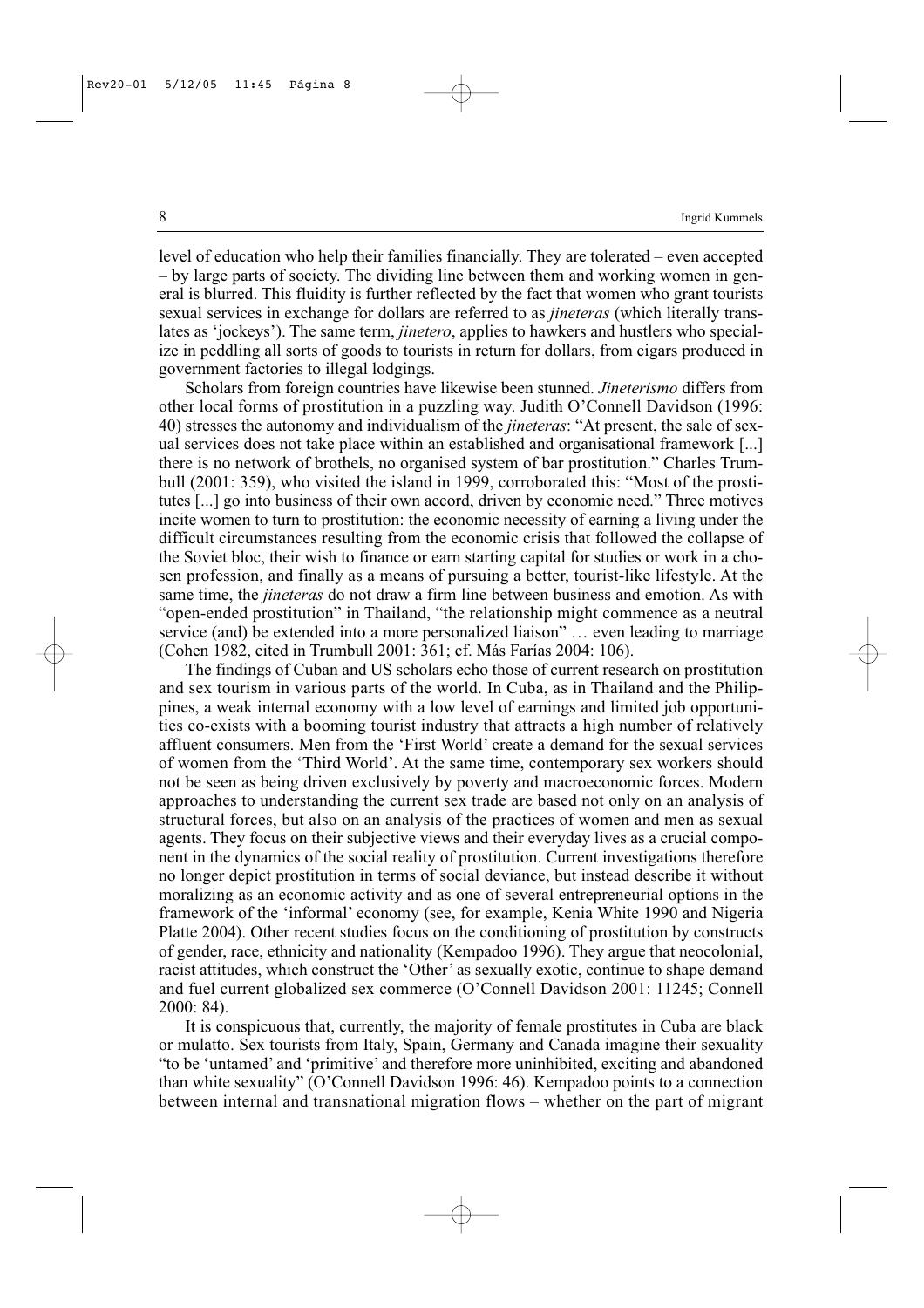female labor or of clients – and the racialization of sex workers. The fact that "large proportions of women in the sex trade (are) culturally, nationally or ethnically different from their clients" indicates that "there is no straightforward correlation between economic conditions and prostitution" (Kempadoo 1996: 75).

In this article, I will explore the interrelations between the circulation of images concerning race and gender in the context of global hierarchies and new local forms and meanings of partnership and prostitution in Cuba from a historical perspective. One of my hypotheses is that these interrelationships have not been adequately understood until now due to the image of a "sudden" revival of prostitution, after it had allegedly been eradicated in socialist Cuba. Several factors raise doubts about this image. Analysts readily point out that, prior to the Revolution, Cuba's political and economic dependence on the United States shaped the extent and the modalities of the sex business (Trumbull 2001; Más Farías 2004). However, they do not take into account the transnational links which Cuba established within a Cold War context as a member of the Soviet bloc. These transnational relations, inserted in the global ideology of Socialism, nevertheless likewise implied a global hierarchy. Moreover, in 1979 Cuba gradually opened its gates to the exile community in the United States. As a result, dollars made their appearance in the country and became an unofficial second currency. In addition, Cuba established south-south relationships with non-aligned and developing countries as part of its internationalist commitment. In this context, foreign students from Latin America were offered scholarships, as well as 30,000 Africans. As foreigners they were automatically granted privileged access to dollars and dollar shops, which were officially off-limits for Cuban citizens. These factors played an equally important part in shaping Cuba's 'informal' economy during the 80s – prostitution being part of it.

A second aspect requiring critical review concerns the parallels and differences between *jineterismo* and other forms of heterosexual partnership in Cuba. According to popular opinion in Cuba, *jineteras* oscillate between casual flirtation and professional prostitution, and alternate easily between emotion and business. European social scientists have for some time been looking at how market constraints have influenced private and intimate relations in Europe (Honneth 2003: VII). With the establishment of sex tourism in Cuba and other countries, we are confronted with an apparently contradictory phenomenon: affection, which in many societies is considered to be reserved for romantic relationships, seems to be progressively crossing over into the sphere of venal love. This fluidity is reflected in the places where *jineterismo* is practiced. Since prostitution is not regulated by Cuban law, Cuban sex workers, unlike those in other countries, do not offer their services in specially designated bars and brothels. Instead they ply their trade openly in places frequented by tourists. To what extent do agents in Cuba conceptualize *jineterismo* and affective relationships, such as common-law relationships, as distinct? This question arises in view of the fact that in Cuba, as in other Caribbean societies, "the history of sexual relations is far less confined to monogamous marriages and ideologies of 'romantic love'" than it is in Europe, for example. People tend to be more honest about the financial nature of their sexual relationships (Kempadoo 1996: 72, 80; cf. Benoit 1999: 31).

For this reason, I will explore the main form of prostitution in Havana – that between female sex workers and foreign male clients – jointly with other forms of heterosexual partnership. Moreover, I will examine *jineterismo* as part of the local 'informal' econo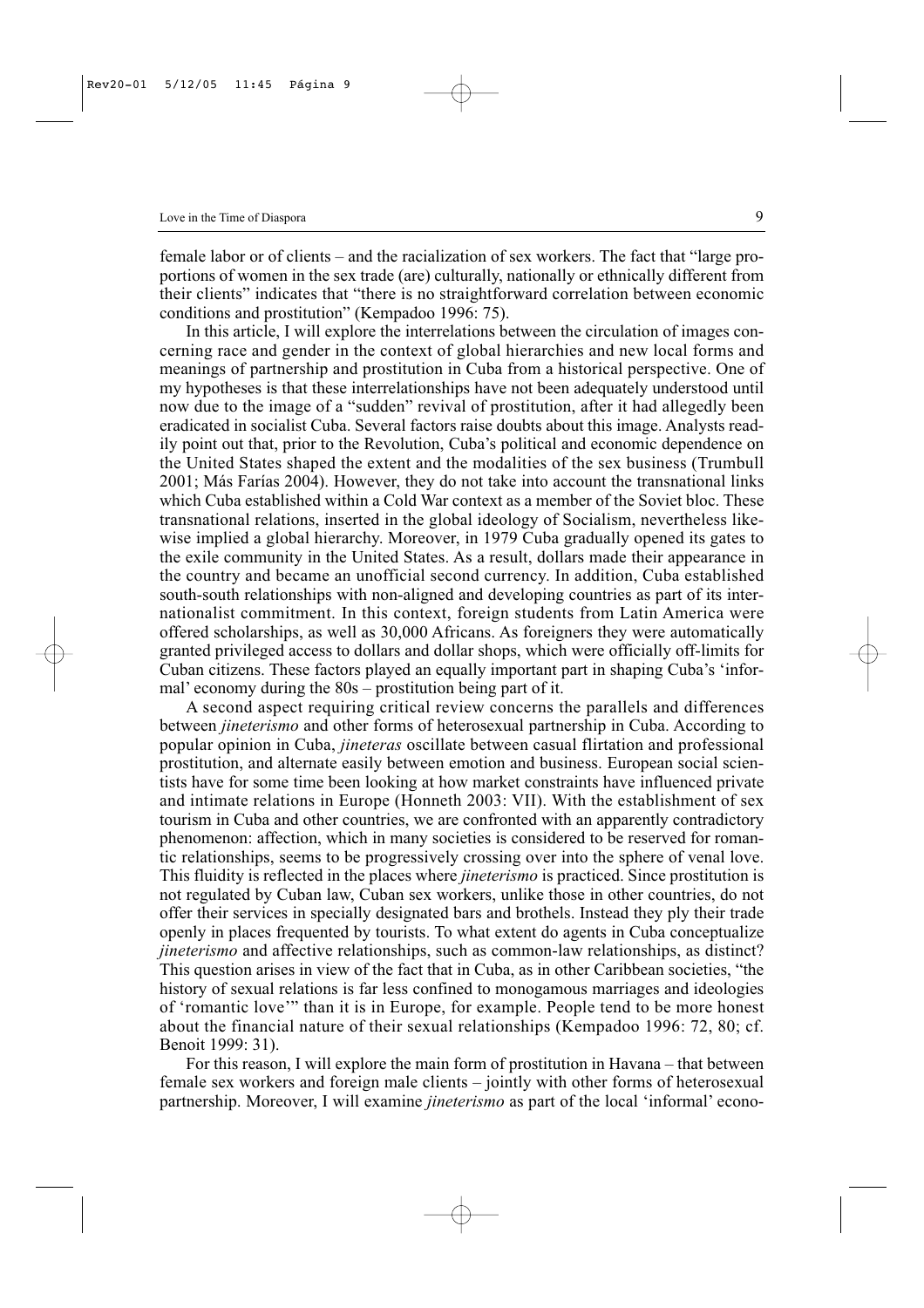10 Ingrid Kummels

my and entertainment industry. I argue that, in the transcultural relations between sex tourists and locals, models of womanhood, partnership and love are not merely 'given' by the social structure in the context of a globalized modernity. Instead they are to a large extent actively produced via agency or are renegotiated (Schlehe 2002: 206; Kempadoo 1996: 69). In the same way that sex tourists bring with them neocolonial, racist fantasies, sex workers may categorize their clients according to local racial ideologies. How do agents construct sexual services and affective relationships in this transcultural context, especially in relation to their respective conceptions of love and economic obligations? What possibilities do subaltern woman have, in the face of the embeddedness of the sex industry in global cultural, social and economic structures, to reinterpret gender and racial inscriptions in a subversive way?

I will address these questions by focusing on prostitution, marriage and womanhood in three historical periods and by consulting heterogeneous sources. Starting in 1982, I visited Cuba regularly and therefore casually observed different forms of *jineterismo* during two of the three historical periods in question.<sup>1</sup> In January 2003 I conducted research and interviewed a *jinetera*, María Elena, in detail. She had been acquainted for many years with a friend of mine, who knew her life history and her opinions well, contributing to the quality of the interview. A good source for an emic view of pre-revolutionary prostitution has existed since Fernández Robaina (1998) recorded the life histories of the sex workers Violeta and Consuelo la Charmé in the form of a *testimonio*. Referring to the "golden" 80s in socialist Cuba, the Togolese author Sami Tchak (1999) interviewed African students living in Havana who had worked as black market tradesmen and had been clients of sexual services. I will focus on the entertainment industry in Havana starting from the 1930s, not only because that was for a long time the main center of prostitution, but also because it is there that images of womanhood and romantic love were created and communicated through music and dance performances. Such images convey messages in a similarly poignant form to that of commercials, stripped of irrelevant meanings. They mirror the concerns, fears and dreams of society (cf. Illouz 2003: 20).

## **2. Prostitution, Marriage and Womanhood before the Revolution**

At the beginning of the twentieth century, the neocolonial Cuban republic was dependent on the USA. Prostitution, marriage and womanhood were embedded in a highly stratified and socially unequal society. They were intertwined with a racial order derived from the colonial working relationships in sugar production. Spanish plantation owners – especially after the spectacular slave rebellion in Haiti – had exploited a large workforce of African slaves. Even after the colonial period, social position was ascribed at birth along the poles of "white" and "black", with people being classified according to

<sup>1</sup> The latter sections of this article are largely based on intense periods of residence and participant observation in a matrifocal household of the tobacco workers' district of Havana during the 1980s, 1990s and in 2003. In January 2003 I specifically interviewed several prostitutes as well as women working in other professions on the subject of *jineterismo*.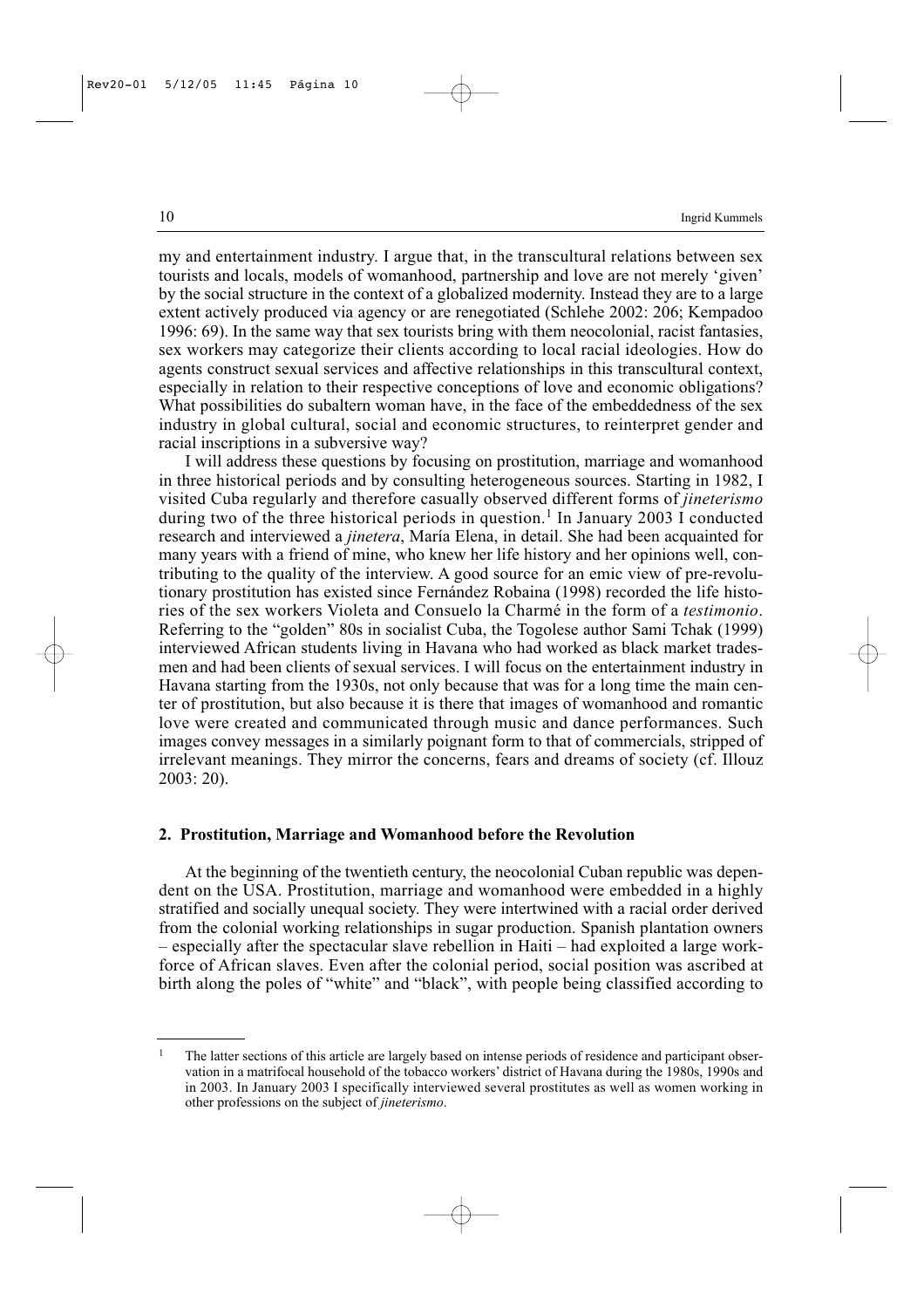physical characteristics based on skin color and physiognomy. Besides "whites" and "blacks", the other main category consisted of "mulattos". Originally these were defined as the offspring of one black and one white parent, but locals progressively conceived this category as including persons of a racially mixed origin, whose phenotype coincided with the popular image of a mulatto.

Economic success permitted mobility to a higher status. Hypergamy, ascent of women of a subordinate social category via marriage or concubinage, was an option for colored women in particular – but not for men. By mating a man of a lighter skin color, they could achieve a higher social position for their children and for themselves, a procedure the women in question referred to as *blanquearse* (literally: to whiten oneself) or *adelantar la raza* (literally: to advance the race; Rubiera Castillo 2000: 11). Lower-class women and their children therefore often constituted the informal second families of men who were legally married to white spouses. It is from this period that the saying stems: "White women are for marriage, black women for work and mulatas to make love" (*"Las mujeres blancas son para casarse, las negras para trabajar y las mulatas para hacer el amor"*; cited in Fusco 1997: 57). As in Europe, the Cuban upper-class defined the institutions of marriage, concubinage and labor in terms of gender and social class as well as in terms of the antipoles of business and emotion.

According to Martínez-Alier (1974), these forms of marriage and concubinage contributed towards the establishment of the matrifocal family pattern which is still upheld in socialist Cuba. Women, sometimes women of several generations, are the central figures in these families. They are the pillar of the household economy and feel responsible for the education of the children. Women may learn a craft like sewing, embroidery or shoemaking. An important part of the family income derives from the sale of the products made at home, especially self-prepared snacks and sweets. The "husbands" – whether a lover, common-law mate or legal husband – are often remote figures in family life and the household economy. Since the unions are often unstable, women as a rule live monogamously with several men during their lifetime, often remaining without a male companion for longer periods of time.

Female participation in the labor force and other areas of public life increased at the beginning of the 1930s as a result of progressive laws inspired by the United States, women's access to institutional education and their determination to secure women's rights (Lang 2004: 12). Up to then a dichotomy had prevailed, according to which women ideally were in charge of the domestic realm, while the men's sphere was the street and public life. The majority of women and girls did not have any professional qualifications and worked as maids, washerwomen or ironers. The proportion of women in gainful employment outside the home grew slowly, with lower and middle-class women working as employees in the retail trade and as elementary school teachers. Those who studied at the University of Havana became doctors, lawyers or pharmacists (Henning 1996: 105ff). As they began to socialize with non-related men at educational facilities and at work, a change took place in the relations between the sexes. Instead of a man courting a girl at her family home, young people began dating on their own, even though lovers as a rule met in the company of friends and/or siblings (Castro/Kummels/Schäfer 2002). As in the United States and in Europe, marriage began to be perceived less and less as a contract between kin groups and more as an autonomous decision between lovers.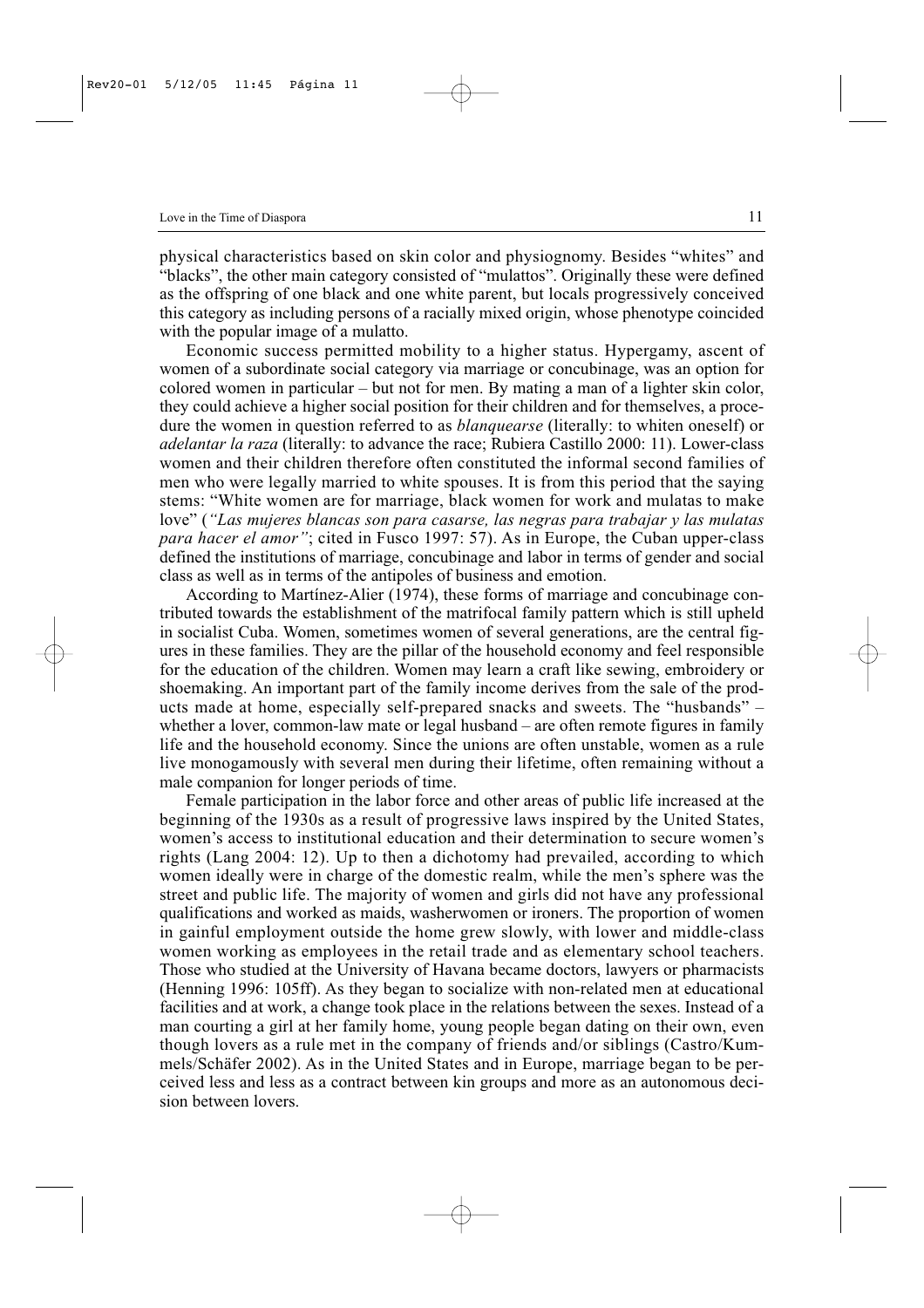12 Ingrid Kummels

One market sector in which the number of economically active women rapidly increased was the entertainment industry. As an outcome of Prohibition in the United States (1920-1933), up to 120,000 Americans traveled to Havana every year. By the 1920s there were about 7,000 bars in Havana and the number of prostitutes soared (Pérez 1999: 169, 193). Women were formally employed as waitresses, musicians, singers and dancers. Clubs and cabarets functioned socially as arenas of representation of a racialized class identity. "Cabarets in general were classified as *de primera, segunda,* or *tercera*, based on the number and quality of the acts they presented and their prices" (Moore 1997: 38). As a rule, first-class cabarets refused entrance to black and mulatto clients through the 1950s, and frequently to performers of these races as well. A classic example of this policy of segregation was the Havana Yacht Club's refusal to grant Cuba's president Fulgencio Batista membership during the 1930s because he was considered a mulatto.

Discrimination on the basis of race was also notable in the context of prostitution. To a certain degree, the neocolonial Cuban republic developed the sex business into a state institution. Officially, prostitution was not considered to be a crime, and was only prosecuted outside the established zones of tolerance (Más Farías 2004: 104). Violeta, the prostitute interviewed by Fernández Robaina (1998: 23-26), distinguishes between the sex workers of this period according to their access to housing and the class affiliation of their clients. Sex workers were generally referred to as *putas*, *mujeres de mala vida* or *mujeres públicas*. In public opinion *fleteras*, street prostitutes, were at the bottom of the social scale, particularly those who worked near the Vía Blanca train station. They offered quick sex to whoever approached them on the street. Other sex workers would seek men in bars. Both types of street workers saw it as an advantage that they did not have to share their earnings with a third party. Prostitutes who worked in the popular "dance academies" as "instructors" – offering their partners more than just company on the dance floor – were obliged to pay a fee to the owner of the establishment. In these disguised brothels, only white and mulatto women were hired (Moore 1997: 99). Prostitution in brothels called *casas* was considered the most distinguished category. Sex workers rented rooms from female entrepreneurs referred to as *dueñas*, who deducted up to 50 % of their earnings. At the top of the hierarchy were the *casas* managed by Frenchmen, where white French prostitutes offered their services (see also Carpentier 2000: 162-165). Violeta relates that, where possible, Cuban sex workers chose clients of a light skin color (Fernández Robaina 1998: 82).

Local racism was congruent with the variants of North American racism that tourists from the States brought with them. The historian Louis Pérez (1999: 193) demonstrates how, as far back as the 1920s, American consumers shaped Cuba according to their ideals and perceived necessities. Cuba became a synonym for sexual license. This "tropical paradise" had a familiar and cozy character thanks to the availability of US goods, cuisine, language and amusements on the island (Pérez 1999: 167, 169). In one Havana brothel frequented by American tourists, the girls "were white and several blonde, though their eyes were unmistakably Latin. It was a place where American high-school and college boys […] came to relieve their sexual tensions in surroundings that were not forbiddingly foreign" (MacCaulay cited by Pérez 1999: 194). As far as racial ideologies were concerned, it was a two-way process. French prostitutes thwarted the racial division by not distinguishing between clients of different skin colors, which allowed them to earn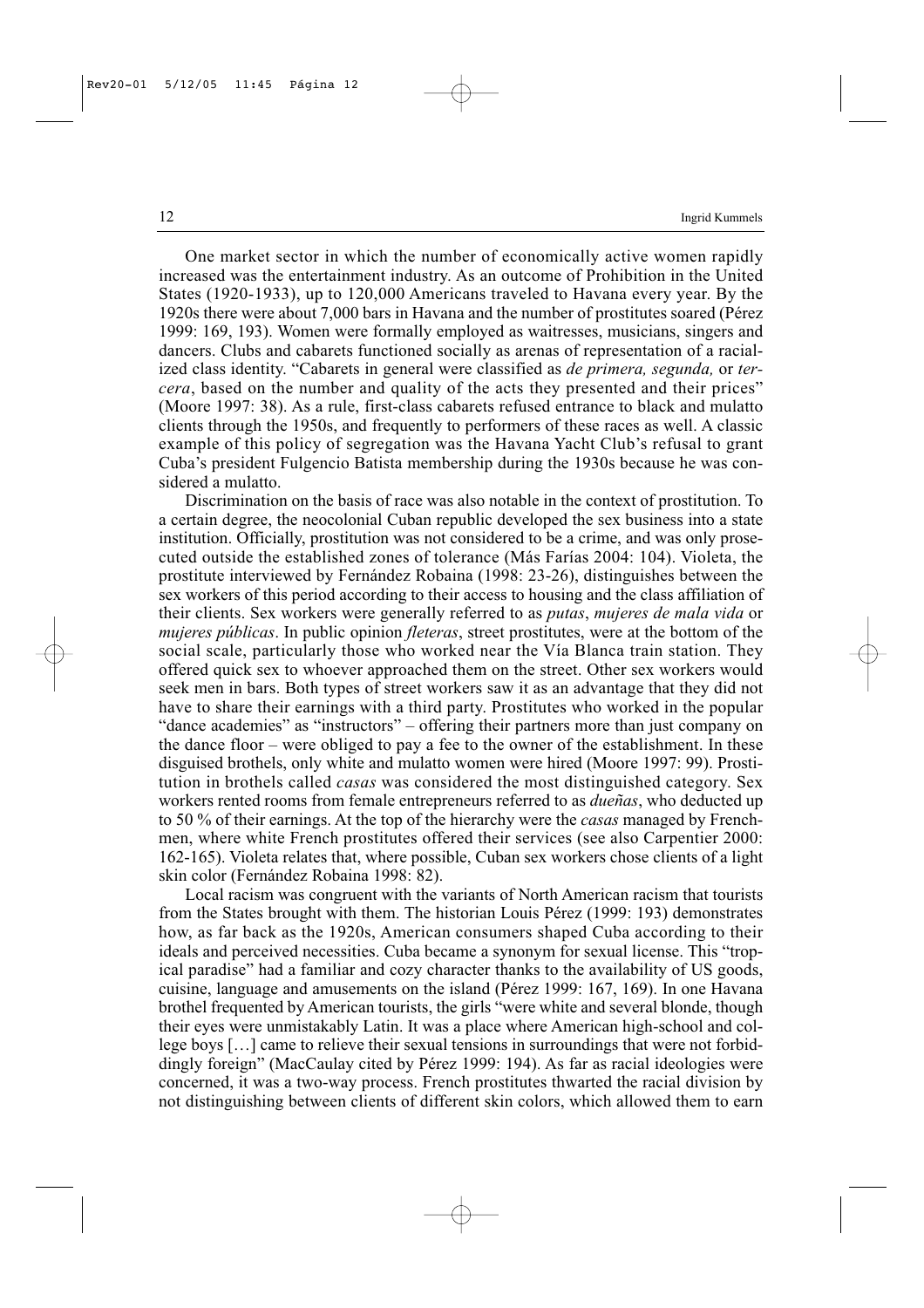more. According to Violeta, she and other Cuban sex workers did the same when they became aware of the economic advantages (Fernández Robaina 1998: 82-83).

The representation of the mulata on the stages of amusement centers is a further example of mutual influencing. Since the beginning of the nineteenth century, the mulata had gained currency as an icon of Cuba and "a symbolic container for all the tricky questions about how race, gender, and sexuality inflect the power relations that obtain in… postcolonial Cuba" (Kutzinski 1993: 7). Local performances had an impact on tourists' tastes. The explicitly sexual Neo-African rumba dance, performed by professional dance couples in night clubs, became an indispensable part of any tourist program. The image of the sensuous, hip-swinging, olive-colored mulata entered the arenas of pleasure in the United States. In Cuban literature, theater and salon music, exclusively male intellectuals molded the image of the mulata as a prototypical Cuban woman (Phaf 1989; Kutzinski 1993). They highlighted her beauty and desirability, but at the same time stylized her as the exponent of a "lower" race that could only become the sexual object of a white man and never his spouse. Less well known is the fact that women, too, played a double game with this male model of womanhood, at household level, for example. Since husbands were deemed to be unreliable, women in their everyday lives cultivated flirtation and sexual attraction – not only vis-à-vis their partners but simultaneously vis-à-vis other men. Mothers therefore instructed their daughters from an early age in coquetry, which is prototypically considered to be a quality of the patron of Cuba, the *Virgen de la Caridad*, Our Mother of Charity. She is identified with the African river and love goddess Ochún and as a mulata. At household parties, women personified Ochún on the basis of the religious belief that each person is connected by his character to a certain saint. They impersonated her with a sensuous dance, running their hands down their bodies with fluid movements and jangling golden bracelets on their arms (Castro/Kummels/Schäfer 2002: 56). The dance conveyed beauty, cool deliberation and the adamant determination of the mulata to achieve social ascent as a source of female power. The mulata is therefore a good example of the intertwining and complexity of symbolic inscriptions and reinterpretations by different social groups.

The activities of female artists also bear testimony to the way in which Cuban subalterns not only adapted to market demands, but also used them as an arena of empowerment. In the context of the entertainment industry, women participating in new professional fields actively shaped symbols which were considered to be a male domain. They influenced son music, which conquered Havana in the 1920s (Kummels 2005). This new genre mirrored changes in moral values concerning love: The old trova ballads sang the praises of an idealized, romantic love, removed from daily life, in the style of Spanish noblemen. Son, on the other hand, praised in earthy lyrics the pleasures of the lower classes: drinking alcohol, having parties, talking in an erotically suggestive way and having spontaneous affairs. Female artists first contested male privileges by means of their attire, gestures and the intonation of song lyrics. Singer Rita Montaner was one of the first to break with the tradition of women singing virtually motionless. Graciela Pérez reinterpreted existing son love songs from a male perspective to a female one, conquering the male domain of flirting in public. Another barrier was broken down when Anacaona, Cuba's first all-girl son septet, became the first females to play African percussion in public. Only a few years earlier, police would routinely interfere whenever percussion instruments such as bongos were played in Havana. Moreover, members of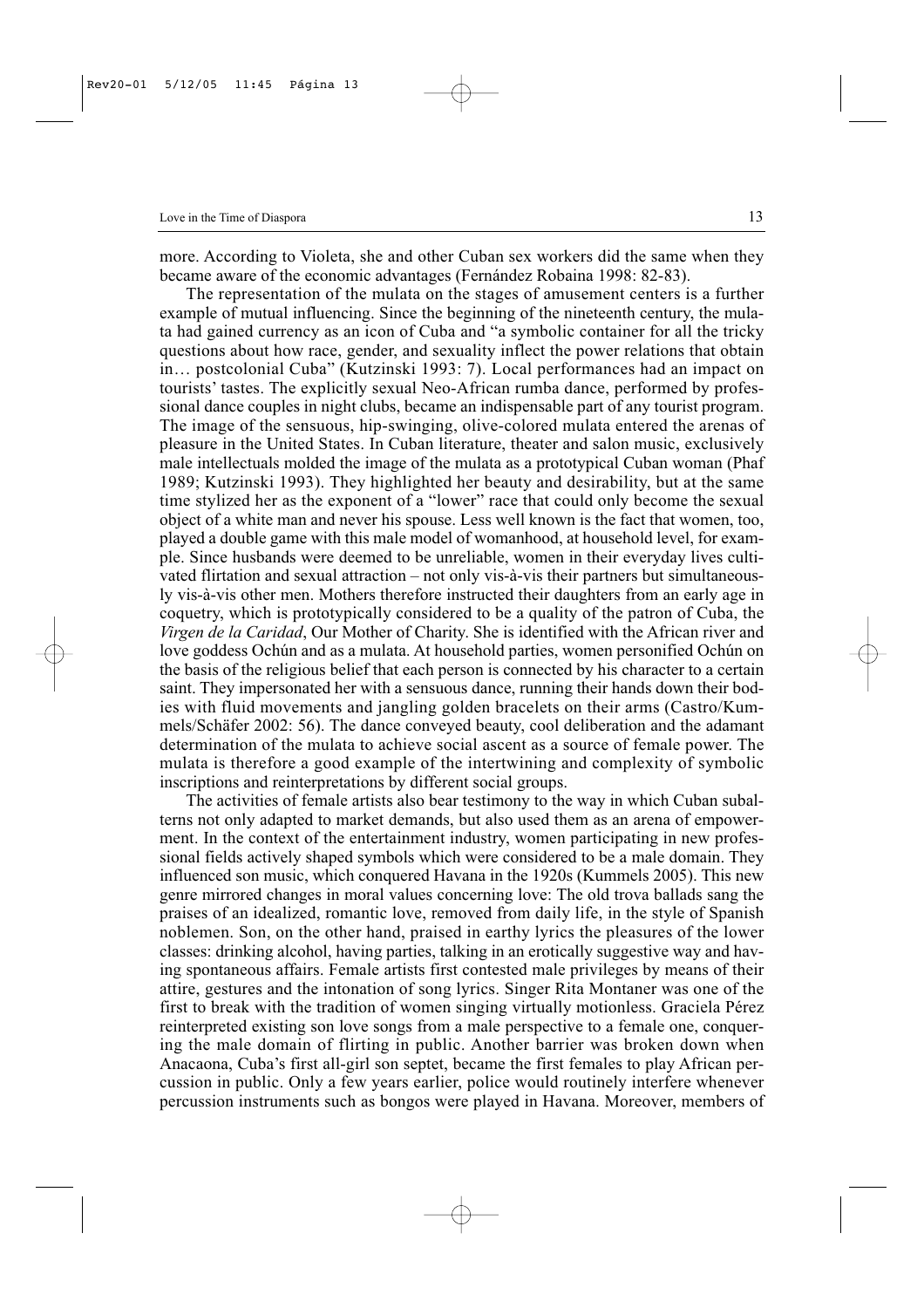the black lower classes regarded drums as sacred and as the domain of men in accordance with their privileged positions in Neo-African religious cults. Women therefore made a crucial contribution towards secularizing symbols of the lower classes that had formerly stood for primitive nature, and integrating them into the mainstream. The female artists were very conscious of the political dimension of their acts: All-women bands gave themselves programmatic names emphasizing at the same time the importance of racial mixture for Cuban national identity as well as demands for more female power.

## **3. Prostitution, Marriage and Womanhood during the "golden" 80s**

The Castro government undertook a series of measures, based on its Marxist-inspired ideology, that aimed at eliminating social and economic inequality. One goal was to achieve total equality between men and women in these spheres. In spite of the progress that had been made in the first half of the twentieth century, in 1953 only 13 % of women had access to formal, paid employment, and even then their wages were lower than men's (Lang 2004: 13). Women in general still suffered from discrimination at work and in society. The government at first assumed that equality could be achieved simply by integrating women into formal, paid labor, and that gender-specific and ethnic discrimination would automatically disappear in the process.

Accordingly, the role of the traditional housewife was discouraged. The socialist government also took specific action to modify the matrifocal family structure, which became discredited because of its self-sufficient household economy. Socialist family policy created day care centers, washing facilities and canteens for workers to relieve women of their traditional obligations. However, it was mainly women who were employed in these sectors (Henning 1996: 219). The State was therefore trying to take over many of the traditional functions of the family, including the task of raising children. Children and juveniles were educated in boarding-schools and enrolled in institutions such as the young pioneers and the Unión de Jóvenes Comunistas (Union of the Communist Youth), whose members ideally also became members of the Party. Grownups were urged to participate in block committees, voluntary labor, militias and public demonstrations. These factors contributed to the dispersal of family members and to family instability (Smith/Padula 1996: 163f).

Family policy was contradictory, however. On the one hand, the government promoted collectivism; on the other hand, it also valued the nuclear family modeled on bourgeois Europe. As a weapon against frequently changing spouses, the socialist government tried to encourage Cubans to marry legally by providing exuberant wedding ceremonies in state-operated "marriage palaces". Marriage became a much-valued source of scarce goods such as porcelain and furniture and offered the rare opportunity to lodge in a first-class hotel during one's honeymoon. Nevertheless, this did not slow down the rate of divorces and partner changes. The new mobility that was forced on almost everybody inevitably led to separations (Smith/Padula 1996: 155; Rosendahl 1997: 57).

In addition to actively discouraging prostitution, the government also eliminated a large part of the pre-revolution entertainment industry, as these activities were seen to a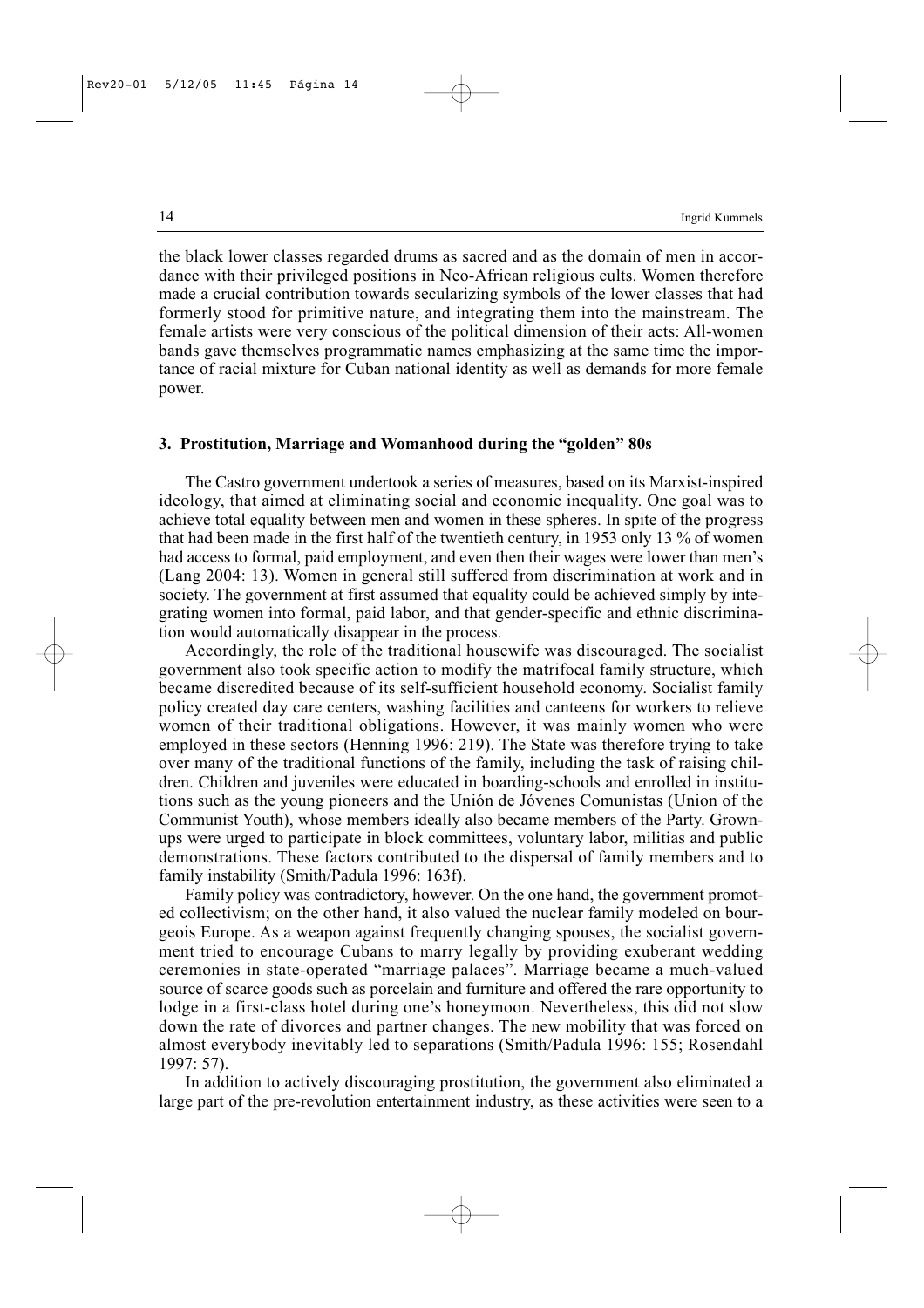certain extent as going hand in hand. In accordance with socialist morality, the entertainment industry in Havana was condemned as the incarnation of capitalist excess. Many cabarets and especially casinos were forced to shut down. In the course of the centralization and regulation of musical activities the government withdrew its support from apolitical popular music and "chose for many years to lend its strongest support only to classical music, or pop music with overtly political lyrical content" (Moore 2002: 57). Prostitutes were regarded as victims of capitalist conditions, who had not had any other possibility of earning a living. The government closed all the brothels and sought to assimilate ex-prostitutes into society by teaching them reading and writing, sewing and other crafts. According to official announcements, this process of re-education was completed in 1965 and consequently prostitution and the hustler networks were considered to have been virtually abolished from the island (Más Farías 2004: 104).

Nevertheless, several factors led to a resurgence of prostitution, though in the new form of *jineterismo*. The 1980s were a period of relative prosperity thanks to a Soviettype planned economy, subsidies from the Soviet Union and economic measures of liberalization with regard to free peasant markets (Hoffmann 2000: 98). This fostered new social divisions, however, to which the government indirectly admitted. It repeatedly referred to people acting in conformance with the revolutionary agenda and denounced those who adhered to 'traditional attitudes'. I experienced the new divisions in the tobacco workers' district of Havana during the 1980s. In this district, people either explicitly declared themselves to be socialists or indirectly manifested a certain distance – I will refer to the latter group as non-socialists. Women of the first group joined the women's organization Federación de Mujeres Comunistas (FMC) as a matter of course and took up paid employment. One advantage of such membership and formal employment was the possibility of obtaining privileges such as access to higher education and housing as well as such desirable goods as television sets and cars. On the other side were the women who persisted in being housewives and did not engage in formal wage labor. They often lived in extended matrifocal families with women of several generations. Home produce and crafts remained the pillars of these household economies, although they were actually illegal following the nationalization of all private businesses in 1966. The ideological divide between socialists and non-socialists was accompanied by a clandestine division of labor that was also of advantage to the socialists: those who were not socialists depended on the cooperation of Party militants for access to goods, which led to a thriving black market. Furthermore, the non-socialists needed the protection of militants for their illegal businesses. Only with their help could they obtain and produce goods which the central administration could not supply to the public, at least not in sufficient quantities. This cooperation between socialists and non-socialists worked, largely thanks to family solidarity and the knowledge that without the tradespeople, the planned economy would collapse (Kummels 1996: 150). These diverse orientations did not result from individuals' choices alone. Many of those who had been underprivileged prior to the Revolution remained so, because of more subtle forms of racial discrimination (Rubiera Castillo 2004). All in all, a growing contradiction arose between the official State image of full employment and a rapidly expanding 'informal' economy.

These social differences gave rise in the 1980s to a phenomenon known as *titimanía*. This described the tendency of young girls (referred to as *titis*) to seek the company of old, affluent men, for example doctors and other professionals with relatively high earn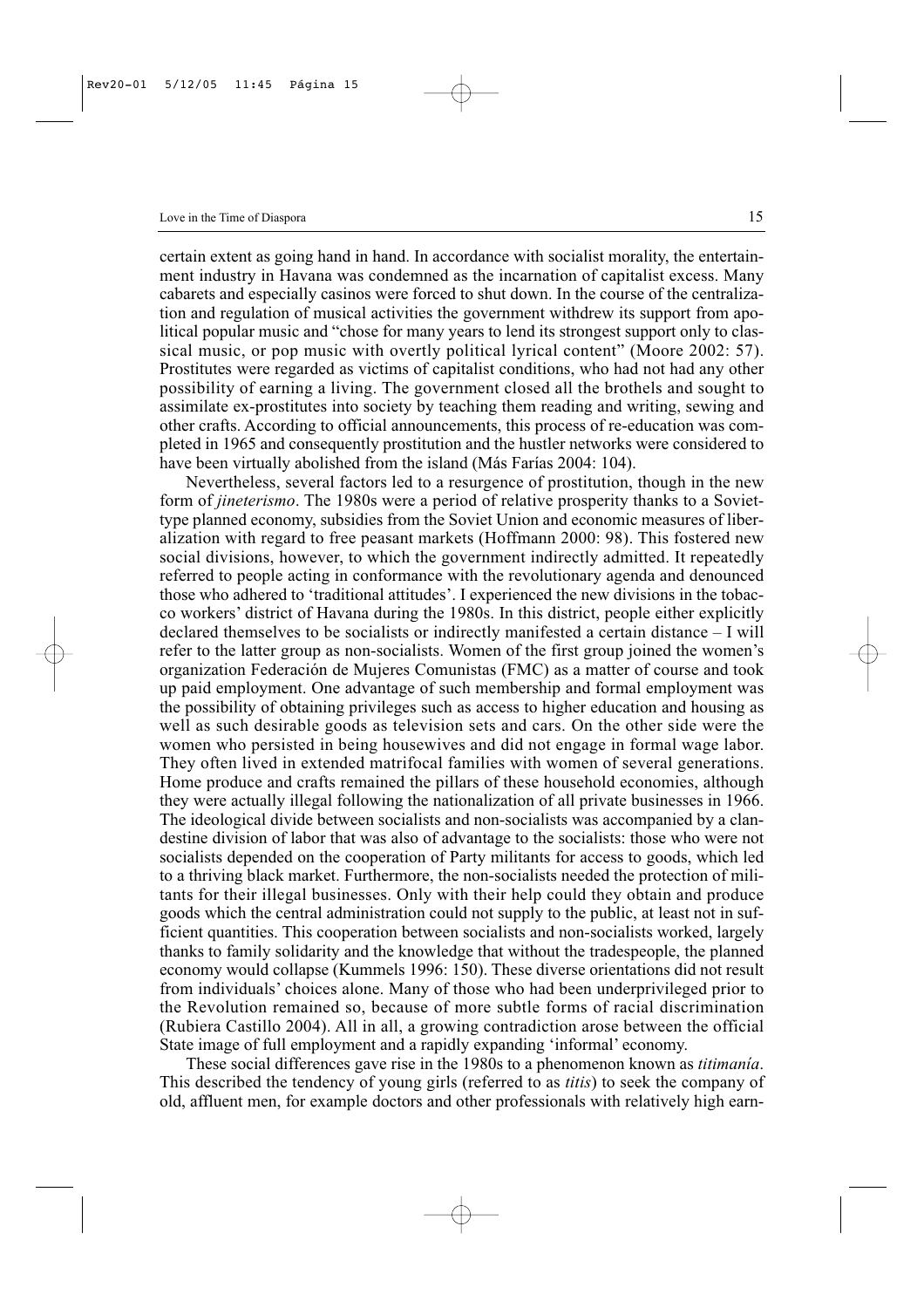Rev20-01 5/12/05 11:45 Página 16

16 Ingrid Kummels

ings. The men would often divorce to marry them. A further social division resulted from the détente that took place during the presidency of Jimmy Carter (1976-1980). This permitted dialogue between the two countries and a certain amount of reconciliation between socialist Cuba and Cuban exiles, who had until then been ostracized as *gusanos*, "worms". The isolation that had even forbidden telephone calls between Cubans on the island and in the United States gave way to restricted, though regular visits of émigrés to the island. The government also took the first steps towards developing tourism, which was later to become the mainstay of Cuba's re-integration into the world market. As part of internationalist policy, foreign students from Latin America and Africa were invited into the country by the government.

When Cuban exiles and foreigners started bringing in dollars in 1980, a further division took place in Cuban society. On the one hand there was the world of the 'normal' Cubans, and on the other hand there was the world of dollars, created specifically for foreigners, which was off-limits to the overwhelming majority. The latter was the realm of air-conditioned, first-class hotels with restaurants, bars, live music and small shopping areas. For many Cubans, these enclaves of affluence and leisure represented their image of what life 'abroad' must be like. This social and spatial separation affected people in many ways. Cubans were not officially allowed to possess dollars. They could spend the money relatives had given them only in the company of a foreigner. Sometimes – when the ban on entering these stores was reinforced – they even had to entrust a foreigner to do the shopping for them. The reason for this 'tourist apartheid' was that the government was seeking to uphold socialist norms and values, while at the same time obtaining hard currency.

*Jineterismo* prospered, because young Cubans longed for foreign articles and wanted to experience this forbidden realm. Any kind of commodity associated with it was coveted. Cuban author Karla Suárez (1999) impressively describes the fascination felt by the protagonist of her short story on stepping into a hotel in the middle of Havana. Even to be seen by other Cubans in the company of a tourist meant participating in his lifestyle and gave a certain social standing. Cubans who established contact with a tourist sometimes made sure that he was pampered around the clock by their relatives and friends. The *jineteros* therefore at the same time made the tourists feel special. Even relatively poor tourists were made to feel like rich nabobs. Foreigners became an important social category comparable to the pre-revolutionary upper-class whites. Cubans often considered the term *extranjero* to refer exclusively to a white person from a capitalist country. At the same time, *extranjeros* were viewed stereotypically and with racist connotations such as naive, physically unattractive, and above all not talented at dancing. Consequently, they were considered by women to be sexually fairly unattractive. The government was aware of the new form of prostitution, *jineterismo*, at the end of the 1980s, even if it did not admit it.2

Further social groups became very attractive to Cubans in this period. Diplomats and technical personnel from Soviet bloc countries – sometimes mockingly addressed as

<sup>2</sup> Although I am German, I have an almost Cuban complexion. Together with my German companion, whose skin color corresponded more to the stereotype of a German, we were constantly stopped and interrogated at the entrances to hotels and restaurants on the assumption that I was a *jinetera*.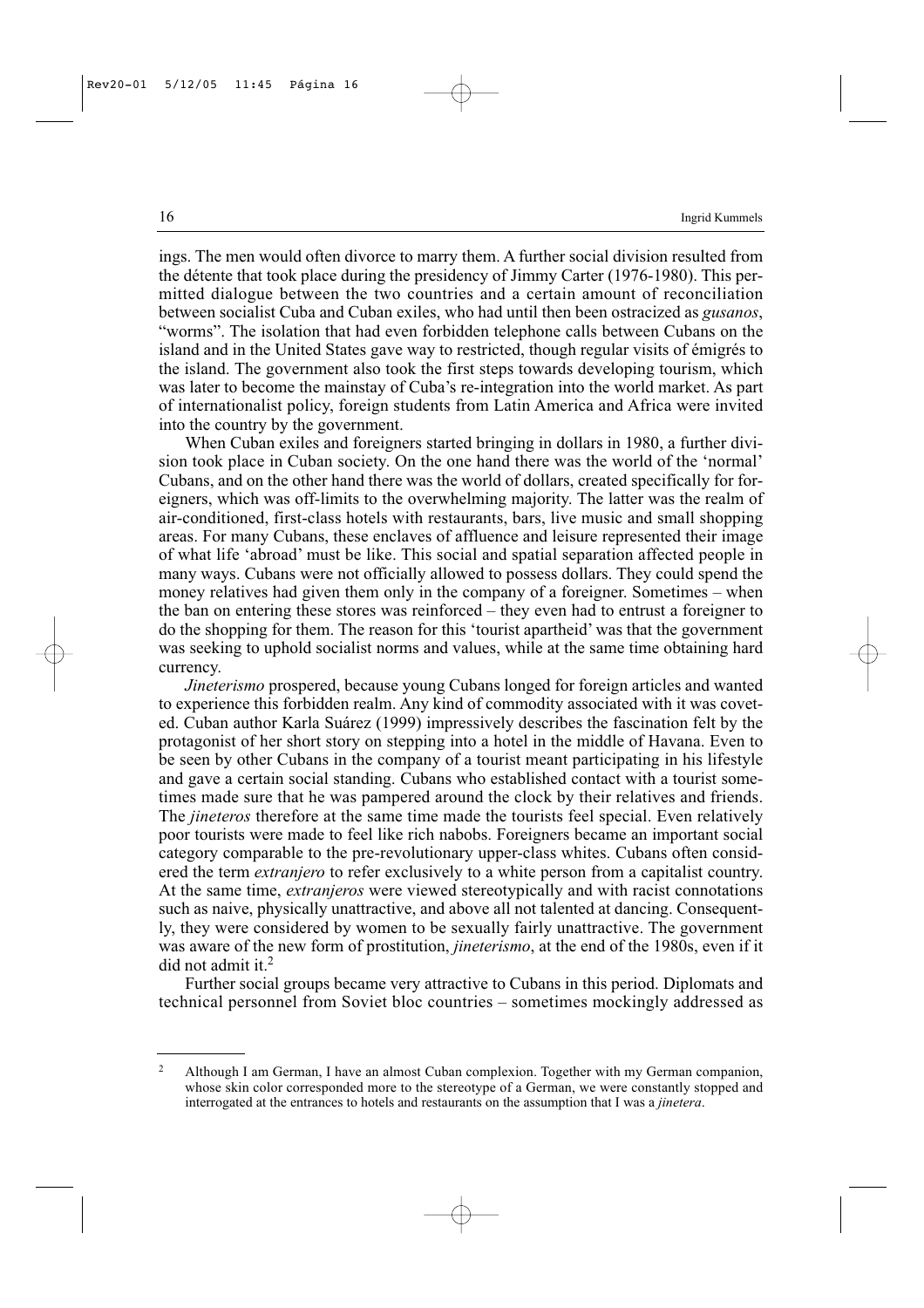"tovarich" – and even foreign students served as economic instruments. The dollar shops, nowadays popularly referred to as *shoppins*, were then called *diplotiendas*, since they were meant for diplomats and similar groups of foreigners. The goods which were available there – and were not available, or only with difficulty, at Cuban *bodegas* and stores – included articles of daily consumption such as detergent and deodorants and articles considered to be typically Cuban. To the annoyance of many, foreigners paradoxically had easier access to vintage rum, fish and lobster. Finally, the *diplotiendas* offered readymade clothing of a higher quality and greater variety than the assortment available even in Havana's best department stores.

Some women specialized in acquiring coveted goods by forming relationships with foreign students, some of whom, for their part, took advantage of their privileged access to hard currency and dollar shops. Some students achieved a certain affluence by selling dollar goods – the African students interviewed by Tchak (1999: 56), for example, who were able to treat themselves to as many female sexual partners as they desired. They were especially keen on those of another race and class, turning the social hierarchy they had experienced at home upside-down (Tchak 1999: 50). This form of *jineterismo* was by no means as widespread and as professionalized as prostitution prior to the Revolution or current *jineterismo* since the economic crisis of the 1990s. But it is still astonishing that it has been largely unrecognized outside Cuba. This early *jineterismo* was "invisible" partly because it was not officially admitted to by the government, since it was not supposed to exist in socialism. As Tchak explains, however, the invisibility was also due to the fact that one of the main client groups was the foreign students. For *jineteras* they were even more attractive than tourists as a means of obtaining goods and the possibility of participating in a 'better' way of life. They were easy to contact in the student hostels. The women could also take them along to *posadas*, hostels for Cuban couples, or amusement centers that were reserved for Cubans. The company of a white foreigner would have aroused attention. It also relieved them of the problem of communicating in another language. These relations, however, were also tainted by racism. Cuban women often disdained the Africans. The African students, for their part, preferred *jineteras* of a light skin color.

As a foreigner I inevitably came into contact with *jineteros*, both in the sense of hawkers and in the sense of people selling their sexual services, and therefore became aware of the emerging social divisions at an early juncture. As early as 1982, I made the acquaintance of a *jinetera*, a young student of economics. She immediately attracted my attention because she enhanced her light skin color by dressing up carefully in expensive attire to look like a foreigner. I later found out that this was what her clients, technical personnel from the Soviet bloc countries and dark-skinned African students, wanted. For her services she was paid principally with brand-new dresses and shoes of her choice bought at the *diplotiendas*. Interestingly, I got to know her through a group of peers, who at first sight seemed quite a mixed bunch. One of them was an Italian backpacker whom I had met on the plane to Cuba, another a young black woman who was the daughter of a state employee who was a convinced socialist. In a matter-of-fact way, this young black woman explained to me that she had made the Italian fall madly in love with her (*volverlo bobo* or *volverlo loco*) and that during his stay they were going to get married in Havana. Another member of the group was the son of a "hero of the Revolution". The families of officially recognized "heroes", revolutionaries who died in battle before or during the change of regime in 1959, receive special benefits. His mother was an ambas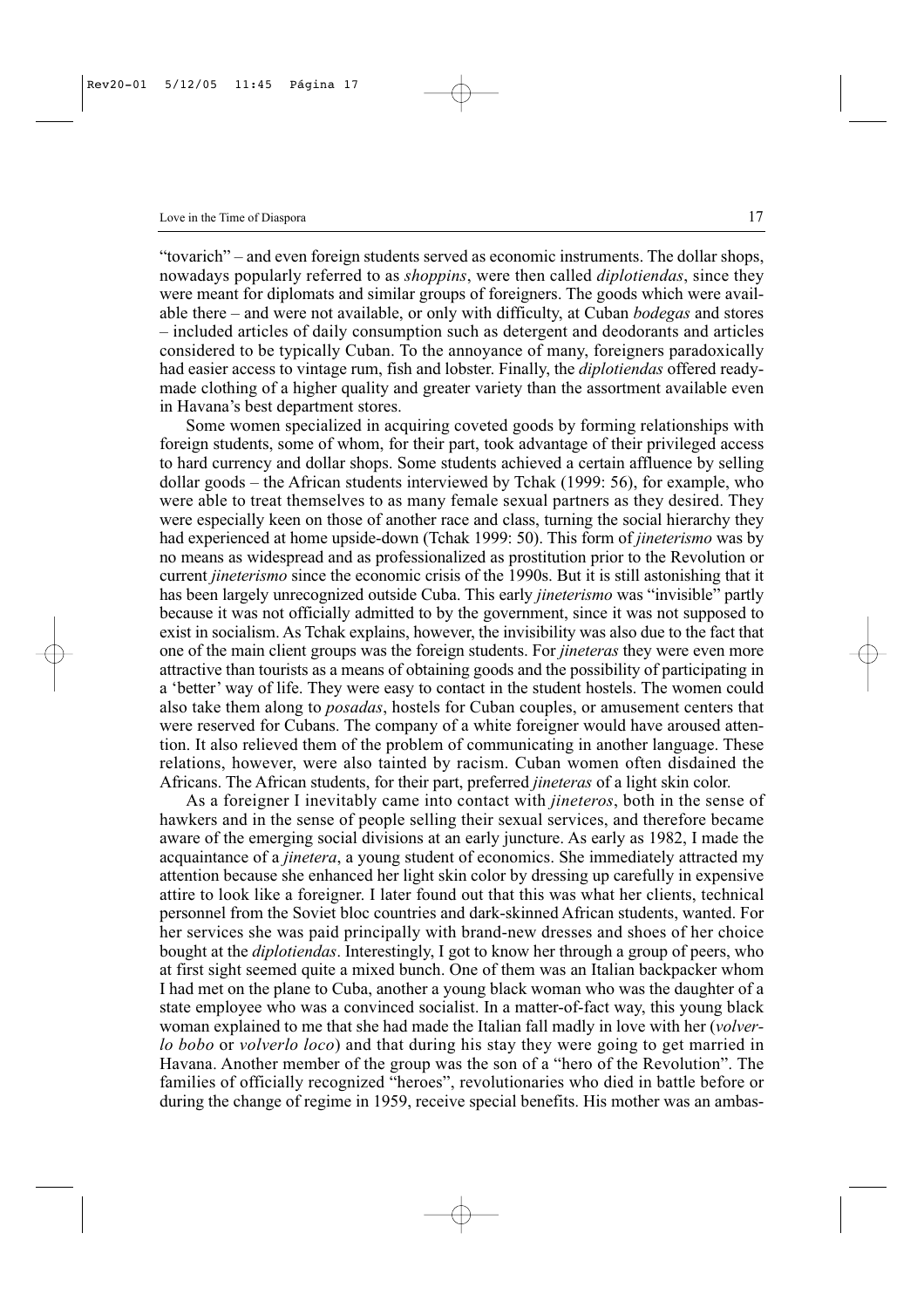18 Ingrid Kummels

sador abroad. This young man therefore possessed a passport and was able to visit foreign countries. He was fervently opposed to the socialist government because of its persecution of homosexuals, a matter close to his heart, being himself homosexual. The *jinetera*, as I was told the following year, was denounced by a member of the block committee and condemned to three years in a labor camp for women, and consequently required to work in agriculture. The young black woman and the Italian married and moved to Germany, but after two years she sought a divorce and stayed in Europe.

This group of friends with privileged access to hard currency spent their leisure time in a way other Cubans could only dream of. They frequently visited cabarets, including Tropicana, places which were not off-limits to 'normal' Cubans, but were so expensive that very few of them could afford to go there. Why did Cubans feel deprived at not being able to afford cabaret visits? The cultural life of Havana under socialism was varied and of a high quality. As Manuel (1995: 17) has documented, on any weekend the leisure options were quite diverse, ranging from rumba performances by national folklore groups to salsa-style dance clubs. Nevertheless, the Cubans I met – socialists and non-socialists alike – paradoxically rated cabarets highest. A high proportion of party members and workers visited them. Access to cabarets was a means of rewarding workers for the relatively high output and quality standards they had maintained (see Moore 2002: 56). Technical personnel from the Soviet Union and Eastern Europe were also regular guests there. In the cabarets, a series of seemingly anachronistic but "joyously kitsch" music and dance numbers were performed, often portraying women in the style of the sugar plantation era, albeit in a new interpretation. Nevertheless, they still conveyed an image of the mulata that stemmed from those days, the mulata as the sexual object of plantation owners. The majority of young Cubans had to content themselves with more 'humble' forms of leisure such as parties at home, where they played games like dominoes and danced the "casino". One of the highlights of such get-togethers were alcoholic beverages, including plain rum and bootleg *aliñado* made from beetroot and resembling red wine in color and even in taste. To a certain extent, therefore, the entertainment culture mirrored the new social divisions and double standards: on the one hand there was the "decadent" club atmosphere reminiscent of independent Cuba's capitalist phase and still valued by the majority, and on the other hand there were the more "innocent" forms of popular culture promoted by the State.

## **4. Prostitution, Marriage and Womanhood since the** *Período Especial*

After the collapse of the Soviet bloc in 1989, Cuba was forced to make drastic ideological and economic changes as a consequence of losing its main trading partners and Soviet subsidies. It was furthermore affected by the ongoing US embargo. Foreign investment in the tourist industry was curbed as a means of securing desperately needed foreign exchange. Castro also managed to wrest back control of the economy by declaring the US dollar legal tender in 1993, transforming it into the only effective currency in the country. Self-employment (*cuentapropismo*) was liberalized, allowing nationals to provide services such as transportation, room rental and food to foreign tourists. Gradually, the tourism sector has turned into the locomotive of the Cuban economy, with more than 2 million tourists visiting Cuba in 2004.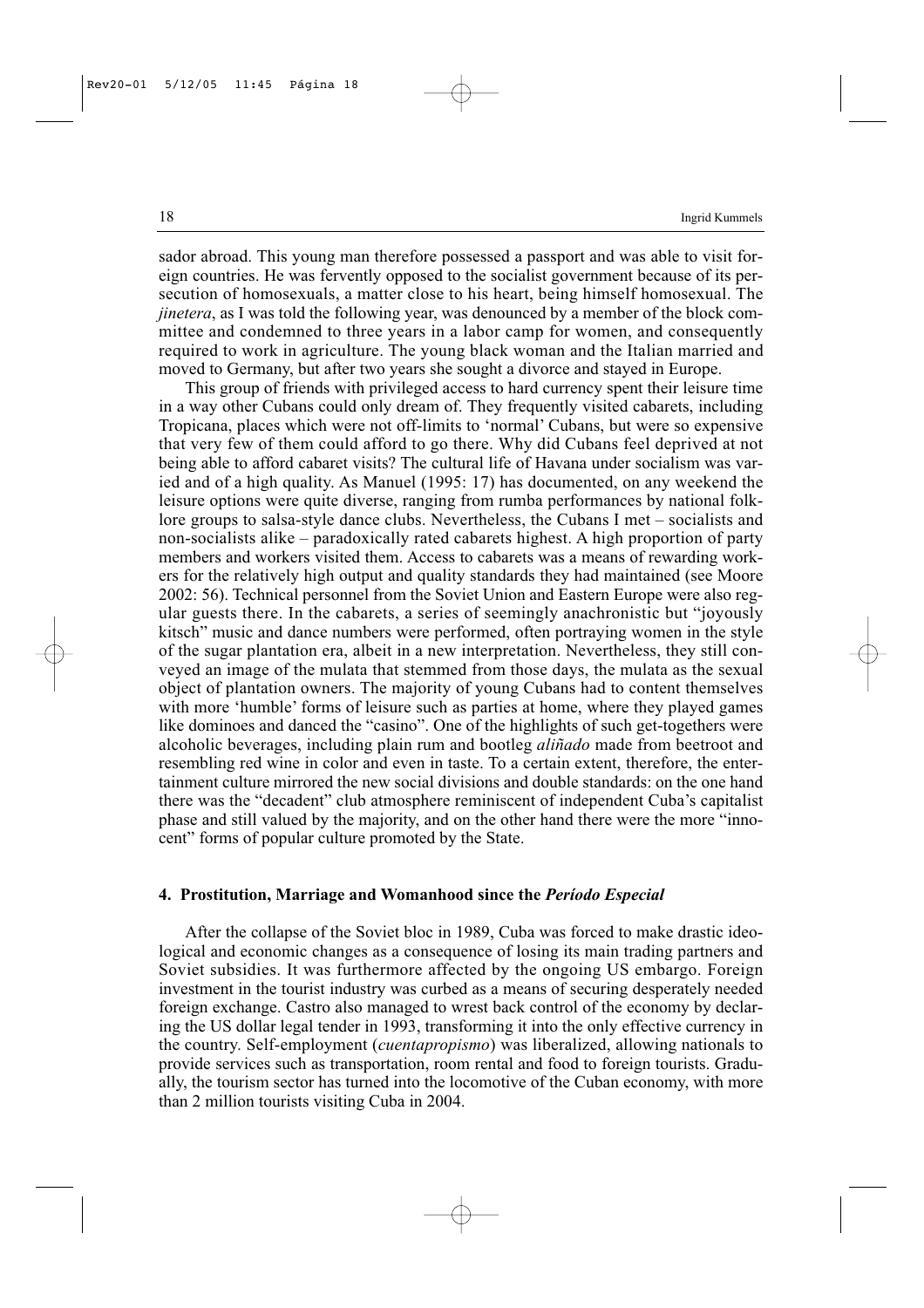Part of the current local social conditions that influence the relationship between men and women is a two-class society, separating those who have access to hard-currency jobs from those who work in State enterprises, which only pay wages in pesos. In the latter case, wages range from the equivalent of 5 to 25 dollars per month, whereby at least 20 dollars per month are required to cover basic living expenses. Hard currency can mainly be earned in the tourism sector with its joint ventures between European firms and State enterprises, often controlled by party organizations such as the military. As to these dollar jobs, women's share amounts to only 35 %, which means they are underrepresented (Lang 2004: 24). A further crucial source of hard currency is the Cuban exile community in the United States. They provide relatives on the island with more than a billion dollars a year, making this Cuba's largest single source of hard currency, even exceeding the total income generated by the tourism industry in terms of net profit.

Those who are unable to obtain a job in the tourist sector or in the highly regulated self-employment sector are forced to seek other, mainly illegal means of earning dollars. Therefore both women and men resort to illegal odd jobs, with foreign tourists as their main customers, to supplement their incomes. They rent out rooms, drive taxis or provide restaurants with prepared dishes. *Jineterismo* is an important part of the expanding 'informal' economy. People who do not have material resources they can tap, and who are young, tend to become *jineteros,* peddling all sorts of goods. House-owners, craftsmen, artists and tradespeople in general rely on them and pay them a commission in exchange for the customers they attract.

Since the 1990s, the social divisions have also been intensified by migration. As a result of recurring migratory waves during the past two and a half decades, approximately 20 percent of the Cuban population live outside the island. The majority of the 1.5 million Cubans residing in the USA are concentrated in southern Florida, but there are also large numbers of Cubans in Canada and in Spain. The rush of Cubans into the United States, and especially Miami, continues following the agreement between Cuba and the United States to allow 20,000 Cubans to emigrate legally every year on the basis of a lottery.

The vital pursuit of hard currency, orientation towards foreigners and migration have all had an effect on mating patterns and even affect existing marriages. An arrangement that is now widespread is the "overseas" couple. A husband may choose to reside abroad for several years for the sole purpose of earning money for the family. Since the Cuban government does not readily permit its nationals to travel abroad, this is only an option for a small group of people – in particular the offspring of Spaniards, who can obtain a Spanish passport with relative ease, scientists, who can count on receiving official invitations from universities and institutes in foreign countries, and finally retired persons, who are more likely to be granted permission to travel by the government. One of the spouses, most frequently the wife – who feels responsible for bringing up the children according to the norms of Cuban society – remains with the children in Cuba and receives monthly remittances (Kummels 2004: 33).

Single women and men – including people who do not practice *jineterismo* – increasingly consider marrying a foreigner as a means to economic and social ascent. Girls and women visit internet cafés in search of a good match. They cultivate virtual friendships with tourist acquaintances, foreign colleagues or Cubans who have emigrated. The few statistical data available indicate that marriages to foreigners have increased since the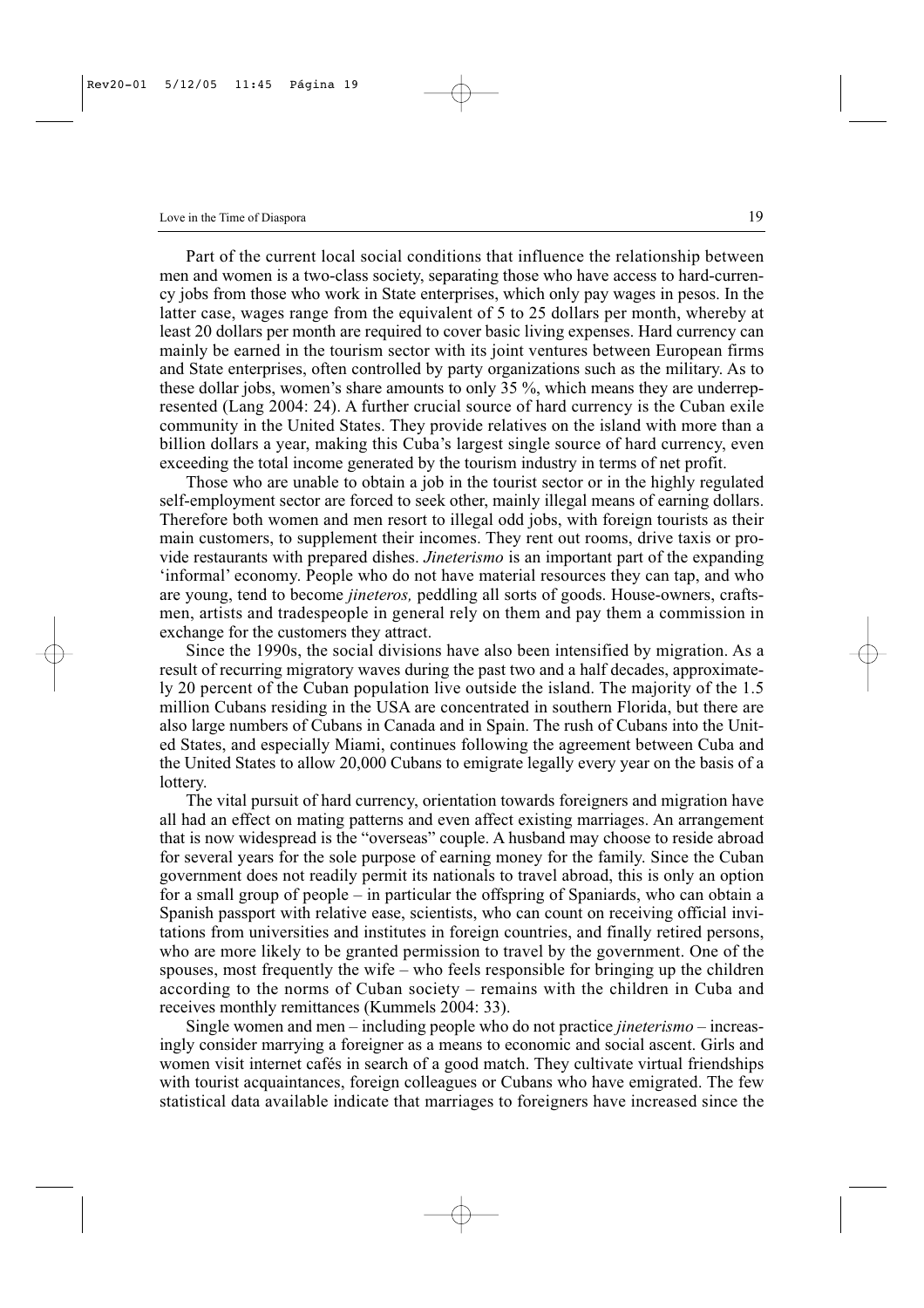*Período Especial*, especially marriages to Italians and Spaniards, who account for the largest proportion of male tourists (Más Farías 2004: 107).

Cubans in general are critical of these changes. Men often voice complaints about the way even schoolgirls are no longer interested in Cuban partners. Nevertheless, more people – women and men alike – now pursue a marriage arrangement that will guarantee them either economic advantages or even wealth – preferably with a foreigner from the 'First World'. Cubans and foreigners with different points of view all seem to consider that the dividing line between 'normal' couple relationships and *jineterismo* is becoming blurred, with Cubans referring to their increasingly economic character and sex tourists alleging that Cubans have a 'natural' sexual permissiveness. Both ideas may even interlock, since sex tourists' conception of "Cuban culture (as) sexually permissive, (is) an idea that is promulgated by some Cubans as well" (O'Connell Davidson 1996: 46). This deliberate misunderstanding takes advantage of different ideals of partnership and love in the USA, Europe and Cuba. Cuban ideals concerning love relationships presuppose an ever-present eroticism, something which is, however, not to be confused with promiscuity. Love in the opinion of the agents is synonymous with the upholding of a sexually laden atmosphere. Part of the erotic play of couples is to flirt with one's mate as well as with others, simultaneously displaying jealousy as a means of claiming possession of one's partner. (Affairs, by contrast, are engaged in with extreme discretion.) Many women, for example, consider it to be a proof of love when men embrace them possessively and reprimand them for wearing 'too' sexy attire in public. A man considers it to be an expression of affection when his wife pampers him like a child, waiting on him hand and foot. In non-venal love relationships, women will also employ utilitarian jargon, using expressions like *amarrarlo* (literally: "tying up" a man, meaning magical practices as well as good sex as a means of securing love) and *volverlo loco* (literally: making him crazy, dependent on one's love). These expressions reflect the pride in dominating a man by means of erotic attraction (Kummels 2004: 34, 37).

These values are constantly renegotiated. New models of womanhood are now portrayed in the arena of public entertainment, even if the figure of the sensuous mulata continues to be highly topical in cabarets. In accordance with the demand of sex tourists for dark-skinned prostitutes, the latter pick up and rework this colonial image based on the "classic" racial binary of "white ladies/black prostitutes". A common sight on Old Havana's Plaza de Armas is that of a tall, extremely slim dark-skinned *jinetera*, dressed up in skin-tight white lace, her head adorned with a Florentine hat and aristocratically raised. The Italian at her side, who is one head shorter, feels like a fin-de-siècle sugar baron next to her. Interestingly, *jineterismo* based on this new version of racism does not reproduce that of current or pre-revolutionary Cuban society, but instead has a neo-colonial character reminiscent of the plantation era.

An alternative image of womanhood directed mainly at Cuban audiences is conveyed by the national folkloric ballet, the "Conjunto Folklórico Nacional de Cuba", which is located in the once elegant residential area of Vedado. Their show is much in demand among young Cubans, partly because the entrance fee is "only" five dollars and the show resembles a higher-class cabaret. In addition, the audience unites a majority of locals with a minority of tourists, members of both groups enjoying the opportunity to mingle. The folkloric ballet offers an eclectic program, including the usual stylized dances derived from the Afro-Cuban cults of possession as well as the national dance,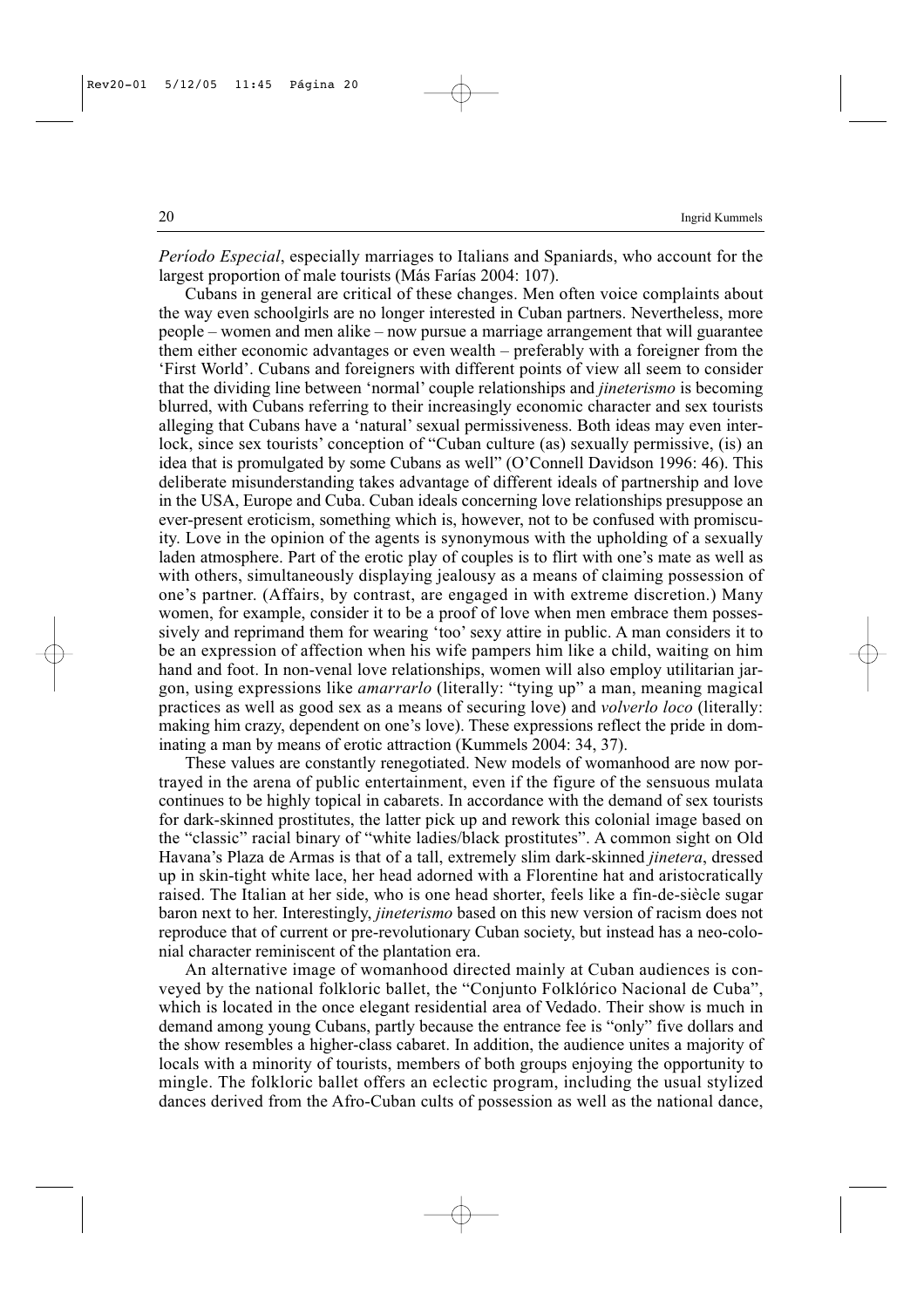the rumba. A novel element is the *pasarela* or catwalk, which – judging by the reaction of the local audience – is the climax of the show. In the style of a fashion show à la Chanel or Versace, couples consisting of a man and a woman slowly advance toward the audience. The mulata or black mannequins, as skinny as international supermodels, move in a perfect cat-like manner, bearing an expression of detached boredom on their faces. They wear plain, tight-fitting clothing with decadently ripped hems. The cool performance, mimicking wealthy, good-looking couples from the 'West' thrills the Cuban onlookers. This new model of womanhood constitutes a blatant contrast to the smiling, vibrant, opulent and flirtatious mulata.

But let us now examine the organization of contemporary prostitution. O'Connell Davidson (1996: 41) accurately distinguished two main groups of *jineteras*: On the one hand there are those who are legitimate inhabitants of a tourist center, which allows them to exercise greater control over sex work. Then there are the migrants from inland villages and towns, who are at a disadvantage, since they live far away from profitable sex commerce and are prevented by internal migration laws from legally residing and obtaining a job in these centers or cities. There they are to a larger extent victims of exploitation by third parties. When discovered by the police, migrants are returned to their place of residence. Accordingly, they depend to a degree on bribery to overcome their illegal status.

I interviewed one such sex worker and migrant from the interior, the 25-year-old María Elena. She described the work of *jineteras –* their access to housing, their clients and their services – as extremely diverse. She basically divides her clients into *"cubanos"* and *"turistas"*, depending on what currency they pay in, pesos or dollars. For her, *turista* is a synonym for sex tourist, though she also refers to a john as a *pepe*. Just like the term *jinetera,* the range of meaning of the term *turista* suggests that the dividing line between sex tourist and ordinary tourist, between business and emotion, can be fluid. This is in keeping with the perspective of sex consumers, who do not see themselves as "sex tourists" and try to delude themselves that the relationship is not merely financial (O'Connell Davidson 1996: 43). This image of themselves is congruent with the commodity that sex tourists seek to acquire in Cuba: the illusion that the 'girls' are not willing because of their money, but because of their charm (O'Connell Davidson 1996: 46).

María Elena described street prostitution as a sphere for Cubans that was also frequented by stingy tourists. In a small park in Old Havana next to the Calle Monte near the Capitolio, women charging in pesos wait for clients to do the rounds and then choose one of them. To avoid costs, intercourse takes place outdoors, in an empty factory or in the park. The Villa Panamericana leading to the eastern part of town is the area for clients with a car. Finally, there are the *jineteras*, who, like María Elena, specialize in tourists. They spend their time in the appropriate discotheques, cabarets, hotel bars and restaurants such as the "Bar Turquino" in the hotel "Habana Libre", the "Café Cantante" and the "Habana Club" discotheque in the hotel "Comodoro". Since single Cuban women are not allowed to enter, one of their main preoccupations is how to get in. They require the help of tourists or need to bribe a doorkeeper. María Elena differentiates between clever *jineteras* (*"con la chispa encendida"*), who arrange a price of 50 to 100 dollars in advance for a fuck (*palo* or *batazo*) or negotiate a higher price for a whole night. Such *jineteras* may themselves rent rooms costing 2 dollars a night, or they will accompany a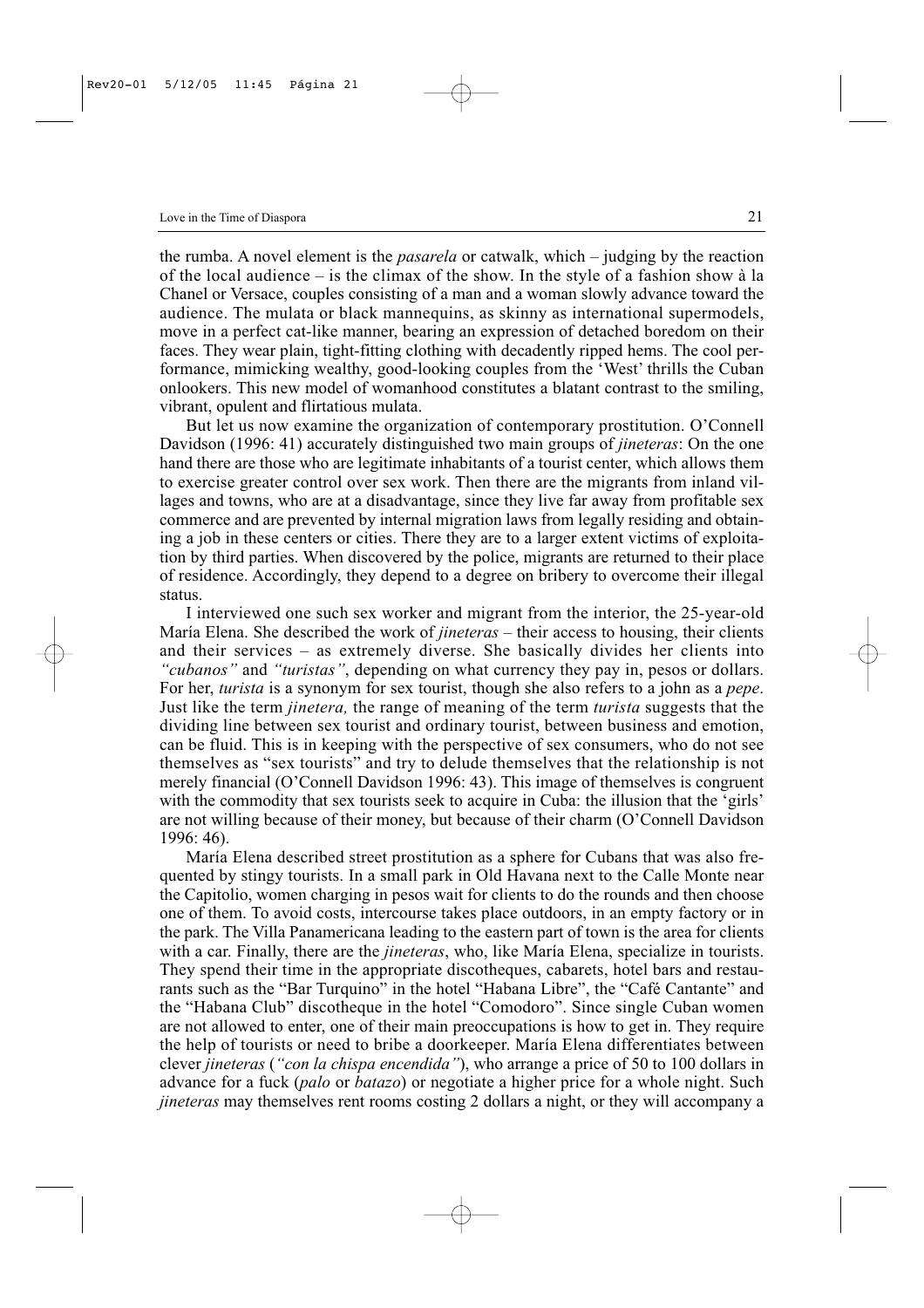tourist to a room of his choice, which he must pay for in addition to paying the bribe for the doorkeeper.

There are also *jineteras* who specifically target foreigners just to "*luchar los verdes"*, "trick them out of their greenbacks". They spend the evening chatting to them and dancing with them, only to extract money from them on parting by telling them, for example, that they need it to take a taxi back home (even if they only live a few blocks away). These *luchadoras* avoid as far as possible having sex with a *turista*.

In María Elena's opinion, the alleged autonomy of the *jinetera* is a myth. She explains that the profitable fields of sex work are controlled, either by more experienced *jineteras* who take advantage of newcomers, as she herself experienced when she moved from Santa Clara to Havana at the age of 13, or by experienced women who act as a gobetween for clients and charge a hefty commission for this 'service'. Newcomers may also depend on hustlers, referred to as *chulos*, who may resort to drugs or violence to force women to work for them. The network of people who profit from prostitution includes the police. To what extent exploitation by the police is institutionalized – which was the case prior to the Revolution (Fernández Robaina 1998) – is a question I must leave unanswered. María Elena relates: "If the police pick you up, you have to give them money or go to bed with them, otherwise they will take you to the police station. If they catch you several times, then they imprison you in Villa Delicias. The policewomen there offer to set you free, but only if you continue to prostitute yourself and sell drugs to tourists. You usually consent to their proposal, so you won't have to stay in jail. Back home at last, the husband of a *jinetera* awaits her. If you can indeed call him a 'husband'! Sometimes I go out with the tourist and my *chulo* and tell the tourist that he is my cousin or brother. The *chulo* sells him cigars, takes him along to a *paladar* (private restaurant) and earns his money in this way. During the time that you are fucking the tourist, the *chulo* enjoys himself with your money, even inviting a friend!"

María Elena sees herself as one of the more "naïve" sex workers. She specializes in sex tourists who are looking for company during their entire vacation stay. This line of business can be profitable, but often it is not, because tourists constantly cheat these *jineteras* out of their earnings, something that María Elena has experienced several times. *Jineteras* specialized in these "staged romances" (cf. Cohen 1982; Askew 1999: 126) impersonate or act like a casual vacation acquaintance. She and others working in this way will never comment directly on the money they expect in return for their services, but María Elena reckons on 20 to 30 dollars a night plus "presents" like shoes or dresses, and after spending a week with a client, she expects a household appliance like a ventilator. She then sells most of the "presents" for cash. The articles are obtained in a roundabout way. María Elena draws attention to certain articles in stores and stresses that she is not able to afford them. She also describes at great length how poor her family is. The sex tourist then sees his payments as help for a family in need.

According to María Elena, she and other *jineteras* are not exclusively focused on immediate economic benefits. Paradoxically, she hopes that one day she will win the affection of a *turista*, and expresses this expectation indirectly. When I asked María Elena what exactly tourists were seeking in Cuban women, she answered somewhat aghast: "Sex, what else but sex? They are looking for the girl that gives them the best sex. That's the way it is. They are in search of the sex that most pleases them. Even when you are in the company of a *turista*, he will constantly be on the lookout for somebody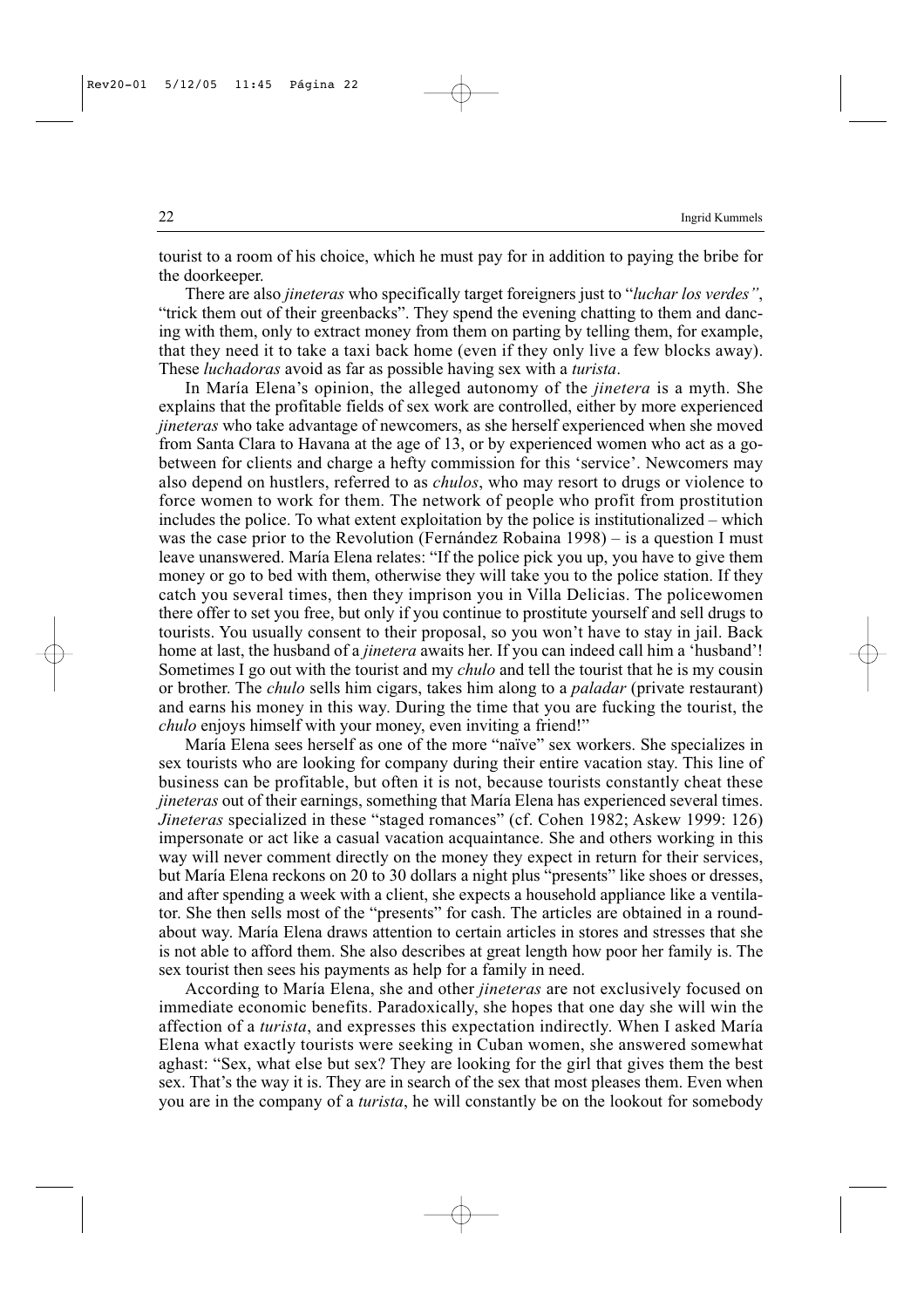else. All they want is to be thoroughly satisfied in bed. He isn't even interested in how attractively you dance in the discotheque, or if you drink a lot of alcoholic beverages… What they're after is their own satisfaction. They don't care about how you feel."

Reality is more complex, however, as is shown by the fact that a Spanish client, after meeting María Elena repeatedly for seven years, proposed marriage and they were wed in 2003. According to her, she only married him for financial security and to enable her to travel abroad. She says she is sickened by his caresses. To satisfy her emotional needs, she lives with a Cuban mate. Quite a few *jineteras* engage in long-lasting relationships with foreign tourists and marry them to be able to emigrate. Commenting on this "open-endedness" of *jineterismo,* María Elena depicts it in a dubious light: "I know many who have married a *turista*, but they have to cultivate this relationship for at least five years. That's because the *turista* is very intelligent, don't believe that he is naive. Doesn't one always hear people saying: 'Those *turistas* are naive'? *Turistas* are definitely not naive. In front of you they always put on that nice face, but behind your back they are calculating how much you are giving them." Like her clients, María Elena vacillates between the poles of ascribing the other party the status of an object and perceiving him as a person. Both sex workers and clients therefore contribute to the paradoxical nature of *jineterismo*.

## **5. Conclusions**

The overview of three historical periods has demonstrated how in Cuba prostitution, marriage and womanhood were modified in a global context long before the *Período Especial* of the 1990s. My research indicates that, contrary to popular discourse, women in Cuba do not readily assume the multiple roles of mother/wife/lover in accordance with the European ideology of romantic love. Instead paid sexual relations remain a pragmatic source of livelihood and an integral part of the social fabric. Nevertheless, images of a "sudden" emergence of *jineterismo* and of the autonomous *jinetera* still prevail in scholarship. These images deny continuities within the institutions and ideas related to prostitution*.* Studies of Cuban prostitution have also suffered from the fact that scholarly work concerning Cuba in general is politically instrumentalized (Fernández 2004: 166). This is evidenced by the fact that one of my sources (Trumbull 2001) was at the heart of a controversy between Bush and Castro in July 2004, the paper being cited by both statesmen as either proof or disproof that the socialist island was promoting or at least tolerating contemporary *jineterismo*.

I have basically argued against such simplifications by examining prostitution, marriage and womanhood in the context of three historical periods. I subjected all of them to the same modern approach outlined in the introduction, relying on qualitative methods and focusing on the expectations and hopes as well as the actual experiences of sex workers and consumers. I favored a view of prostitution free from claims to universally shared morals, codes and experiences and paid attention to sex work as an option within the 'informal' economy in its changing social, cultural, economic and political settings (Kempadoo 1996: 80). In this way, I have attempted an analysis that assesses the particular characteristics of prostitution as an institution with both sexual and economic dimensions (O'Connell Davidson 2001: 12247). It is substantially influenced by ideas concerning gender, race and moral, which agents create and negotiate as they interact.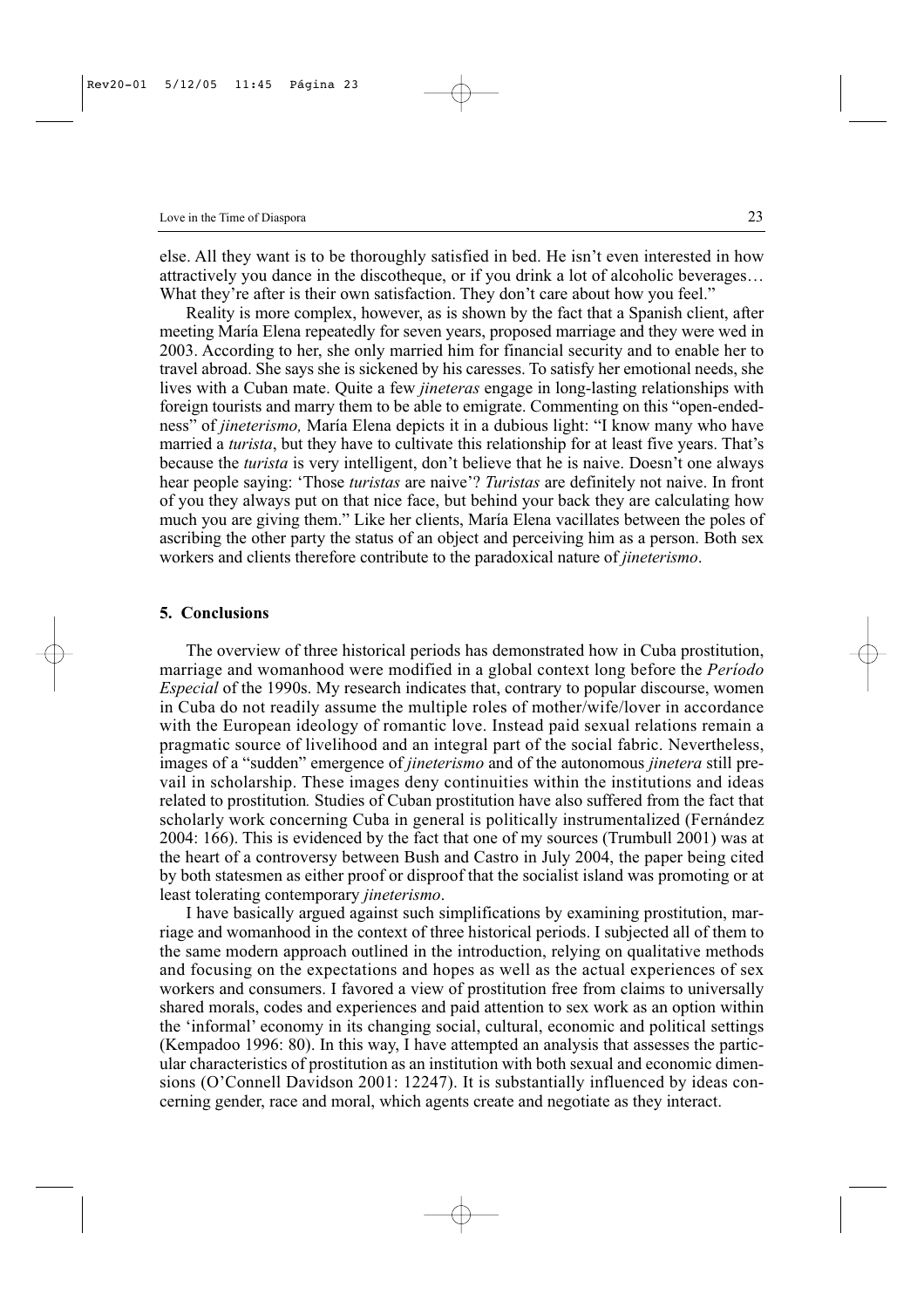I have pointed to the possibilities that Cuban women have and to the initiatives they have taken in these fields in spite of their underprivileged position in a global context. Worldwide differences in earnings and the technology of transport have produced ideal conditions for sex tourism, in Cuba as well as in other countries. Macroeconomic forces alone, however, do not explain the changing modalities of institutions like marriage and prostitution. In the course of time, a kaleidoscope of different meanings has been ascribed to them with reference to gender and race as well as to ideas about partnership and love. Matrifocal family organization, patterns of women's work, 'informal' economy structures as well as ideas about womanhood and partnership often diverged from dominant structures and values in an important way. Cuban women have resorted to these institutions and ideas as arenas of empowerment, sometimes challenging dominant values – at other times they were not able to. In still other cases they did not even consider challenging them, reinforcing dominant ideologies. In the long run, however, they certainly decisively shaped prostitution, marriage and womanhood - to a larger extent than most others are willing to believe.

## **References**

- Askew, Marc (1999): "Strangers and Lovers: Thai Women Sex Workers and Western Men in the 'Pleasure Space of Bangkok.'" In: Forshee, Jill *et al*. (eds.): *Converging Interests. Traders, Travellers, and Tourists in Southeast Asia.* Berkeley: University of California at Berkeley, pp. 109-148.
- Benoit, Catherine (1999): "Sex, Aids, Migration, and Prostitution: Human Trafficking in the Caribbean." In: *New West Indian Guide* 73, 3-4, pp. 27-42.
- Carpentier, Alejandro (2000): *Mein Havanna. Geschichten über die Liebe zur Stadt.* Zürich: Ammann.
- Castro, Alicia/Kummels, Ingrid/Schäfer, Manfred (2002): *Anacaona. Aus dem Leben einer kubanischen Musikerin.* München: ECON.
- Cohen, Erik (1982): "Thai Girls and *Farang* Men: The Edge of Ambiguity." In: *Annals of Tourism Research* 9, pp. 403-428.
- Connell, Robert W. (2000): "Globalisierung und Männerkörper Ein Überblick." In: *Feministische Studien* 2, pp. 78-87.
- Elizalde, Rosa Miriam (1996): *Flores Desechables: ¿Prostitución en Cuba?* La Habana: Casa Editora Abril.
- Fernández, Damián (2004): "Politics and Romance in the Scholarship on Cuban Politics." In: *Latin American Research Review* 39, 2, pp. 164-177.
- Fernández Robaina, Tomás (1998): *Historias de Mujeres Públicas.* La Habana: Editorial Letras Cubanas.
- Fusco, Cuco (1997): "Jineteras en Cuba." In: *Encuentro de la Cultura Cubana*, 2, pp. 53-64.

Henning, Doris (1996): *Frauen in der kubanischen Geschichte.* Frankfurt a.M.: Peter Lang.

Hoffmann, Bert (2000): *Kuba*. München: Beck.

- Honneth, Axel (2003): "Vorwort." In: Illouz, Eva. *Der Konsum der Romantik. Liebe und die kulturellen Widersprüche des Kapitalismus*. Frankfurt a.M.: Campus, pp. VII-XXI.
- Illouz, Eva (2003): *Der Konsum der Romantik. Liebe und die kulturellen Widersprüche des Kapitalismus.* Frankfurt a.M.: Campus.
- Kempadoo, Kemala (1996): "Prostitution, Marginality and Empowerment: Caribbean Women in the Sex Trade." In: *Beyond Law* 5, 14, pp. 69-84.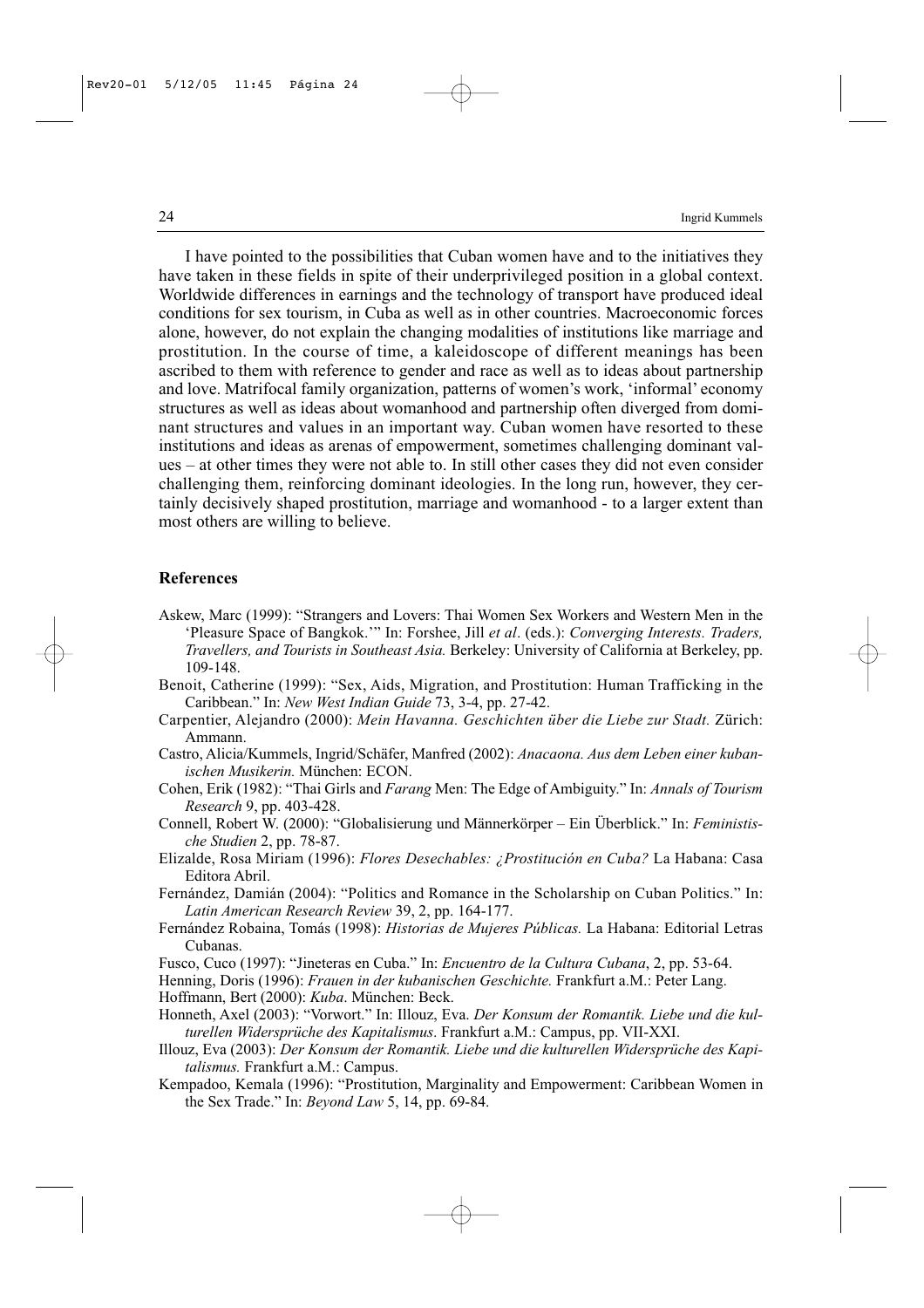- Kummels, Ingrid (1996): "Der Alltag der Krise: Betrachtungen einer Ethnologin zum Gegen-, Mit- und Ineinander verschiedener Weltbilder in der kubanischen Alltagskultur." In: Hoffmann, Bert (ed.): *Wirtschaftsreformen in Kuba – Konturen einer Debatte.* Frankfurt a.M.: Vervuert, pp. 184-197.
- –– (2004): "Liebe und Leben in den Zeiten der Diaspora." In: Lang, Miriam (ed.): *Salsa Cubana. Tanz der Geschlechter. Emanzipation und Alltag in Kuba heute.* Hamburg: konkret texte, pp. 30-39.
- –– (2005): "Von Salsa bis Latin Rap: Globale Märkte und lokale Bedeutungen der karibischen Musik im 20. Jahrhundert." In: Hausberger, Bernd/Pfeisinger, Gerhard (eds.): *Die Karibik. Geschichte und Gesellschaft 1492-2000.* Edition Weltregionen. Wien: Promedia.
- Kutzinski, Vera M. (1993): *Sugar's Secret. Race and the Erotics of Cuban Nationalism.* Charlottesville: University Press of Virginia.
- Lang, Miriam (2004): "Staatssozialismus, ökonomische Gleichstellung und Frauenpolitik. Eine Einführung." In: Lang, Miriam (ed.): *Salsa Cubana. Tanz der Geschlechter. Emanzipation und Alltag in Kuba heute.* Hamburg: konkret texte*,* pp. 30-39.
- Manuel, Peter (1995): *Caribbean Currents. Caribbean Music from Rumba to Reggae*. Philadelphia: Temple University Press.
- Martínez-Alier, Verena (1974): *Marriage, Class and Colour in Nineteenth-Century Cuba.* Cambridge: Cambridge University Press.
- Más Farías, Sara (2004): Weder Bordell noch Paradies. Die neue Prostitution und die Reaktionen der Gesellschaft. In: Lang, Miriam (ed.): *Salsa Cubana. Tanz der Geschlechter. Emanzipation und Alltag in Kuba heute.* Hamburg: konkret texte, pp. 101-116.
- Moore, Robin (1997): *Nationalizing Blackness. Afrocubanismo and Artistic Revolution in Havana, 1920-1940.* Pittsburgh: Univ. of Pittsburgh Press.
- –– (2002): "Salsa and Socialism: Dance Music in Cuba, 1959-99." In: Waxer, Lise (ed.): *Situating Salsa. Global Markets and Local Meaning in Latin Popular Music*. London: Routledge, pp. 51-74.
- O'Connell Davidson, Judith (1996): "Sex Tourism in Cuba." In: *Race & Class* 38, 1, pp. 39-48.
- –– (2001): "Prostitution." In: Smelser, Neil J./Balks, Paul B. (eds. in chief): *International Encyclopedia of the Social & Behavioral Sciences*. Amsterdam: Elsevier, Vol. 18, pp. 12244- 12247.
- Pérez, Louis A. (1999): *On Becoming Cuban. Identity, Nationality, and Culture.* London: University of North Carolina Press.
- Phaf, Ineke (1989): "Motivforschung altmodisch? Mit der Mulattin zu einem karibischen Nationaltext." In: Kohut, Karl (ed.): *Rasse, Klasse und Kultur in der Karibik.* Frankfurt a.M.: Vervuert, pp. 85-98.
- Platte, Editha (2004): "Sex, Drugs and *goge*. The Amusement Quarter of Jibrillaram." In: Krings, Matthias/Platte, Editha (eds.): *Living With the Lake*. Köln: Rüdiger Köppe Verlag, pp. 244-267.
- Rosendahl, Mona (1997): *Inside the Revolution. Everyday Life in Socialist Cuba.* Ithaca: Cornell University Press.
- Rubiera Castillo, Daisy (2000): *Ich, Reyita. Ein kubanisches Leben.* Zürich: Rotpunktverlag.
- –– (2004): "Schwarze Frauen in Kuba." In: Lang, Miriam (ed.): *Salsa Cubana. Tanz der Geschlechter. Emanzipation und Alltag in Kuba heute.* Hamburg: konkret texte, pp. 68-80.
- Schlehe, Judith (2002): "Handel und Aushandeln in transkulturellen Geschlechterbeziehungen." In: Hauser-Schäublin/Braukämper, Ulrich (ed.): *Ethnologie der Globalisierung. Perspektiven kultureller Verflechtungen*. Berlin: Reimer, pp. 205-222.
- Smith, Lois/Padula, Alfred (1996): *Sex and Revolution. Women in Socialist Cuba.* Oxford: Oxford University Press.
- Suárez, Karla (1999): "Aniversario." In: Suárez, Karla: *Espuma*. La Habana: Editorial Letras Cubanas, pp. 40-46.